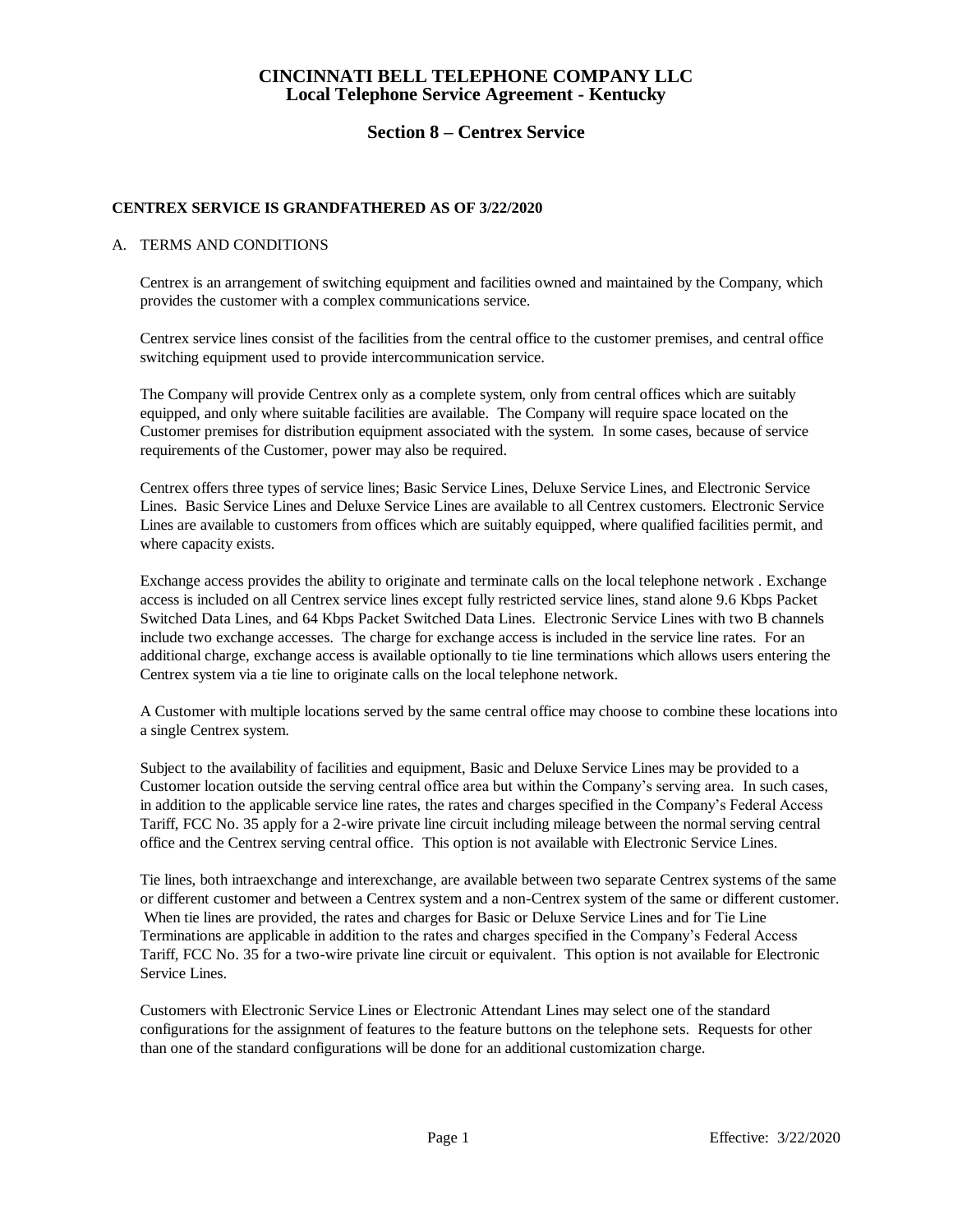## **Section 8 – Centrex Service**

### A. TERMS AND CONDITIONS (Continued)

Customer access treatment code restrictions allow the creation of subgroups within the Centrex system to provide additional restriction of access functions. Codes which are part of the system numbering plan may be denied or made accessible to subgroups of lines by assigning to each line within the system a customer access treatment (CAT) category. Each CAT category defines which private facility groups and features can be accessed. For example, service lines are restricted from a particular private facility if the CAT category of the lines does not allow access. Since a system is allowed multiple CAT categories, flexible control of the facilities is possible. The CAT categories are associated with dialing plan codes which access private facilities and also codes associated with features that are assigned to the system rather than to individual lines within the group.

Customers changing from nonresidence access line service have the option to retain one or two telephone numbers when converting to Centrex by purchasing Take Two Service. The lines associated with these numbers will be equipped with the applicable Centrex features and will reflect the applicable Centrex rates. The lines associated with these numbers will not be part of the Centrex 4-digit plan. The nonrecurring charge for Take Two Service is per order and will be applied only once if two telephone numbers are retained.

The End User Common Line (EUCL) charge will be applied to all service lines and attendant lines. In order to achieve parity between the EUCL charges for a Centrex Customer and the EUCL charges that would be incurred if the Customer subscribed to a customer premises-based switching system, the EUCL is calculated as follows:

> EUCL Rate PBX Trunk Equivalency Factor

where the PBX trunk equivalency factor is 11.2.

Centrex service requires a minimum of 4 service lines. A Customer requiring fewer than 4 service lines will be charged for the minimum of 4 service lines.

The minimum service period for Centrex is one year. The minimum number of lines must be maintained for at least 12 months before service is terminated, in order to avoid termination charges. If a customer terminates service prior to 12 months, the termination charge is calculated as follows:

Remaining Months x Recurring Charges for service and attendant lines

One primary directory listing is furnished without charge for the Centrex system.

Incoming calls (either DID or intercommunication) to either a vacant or disconnected number within the number assignment allocated to the Centrex system will receive a recorded announcement stating that the caller has reached a non-working number. Intercept service on the main telephone number listed in the directory, with a referral to a new number, will be provided upon complete disconnection of the entire system.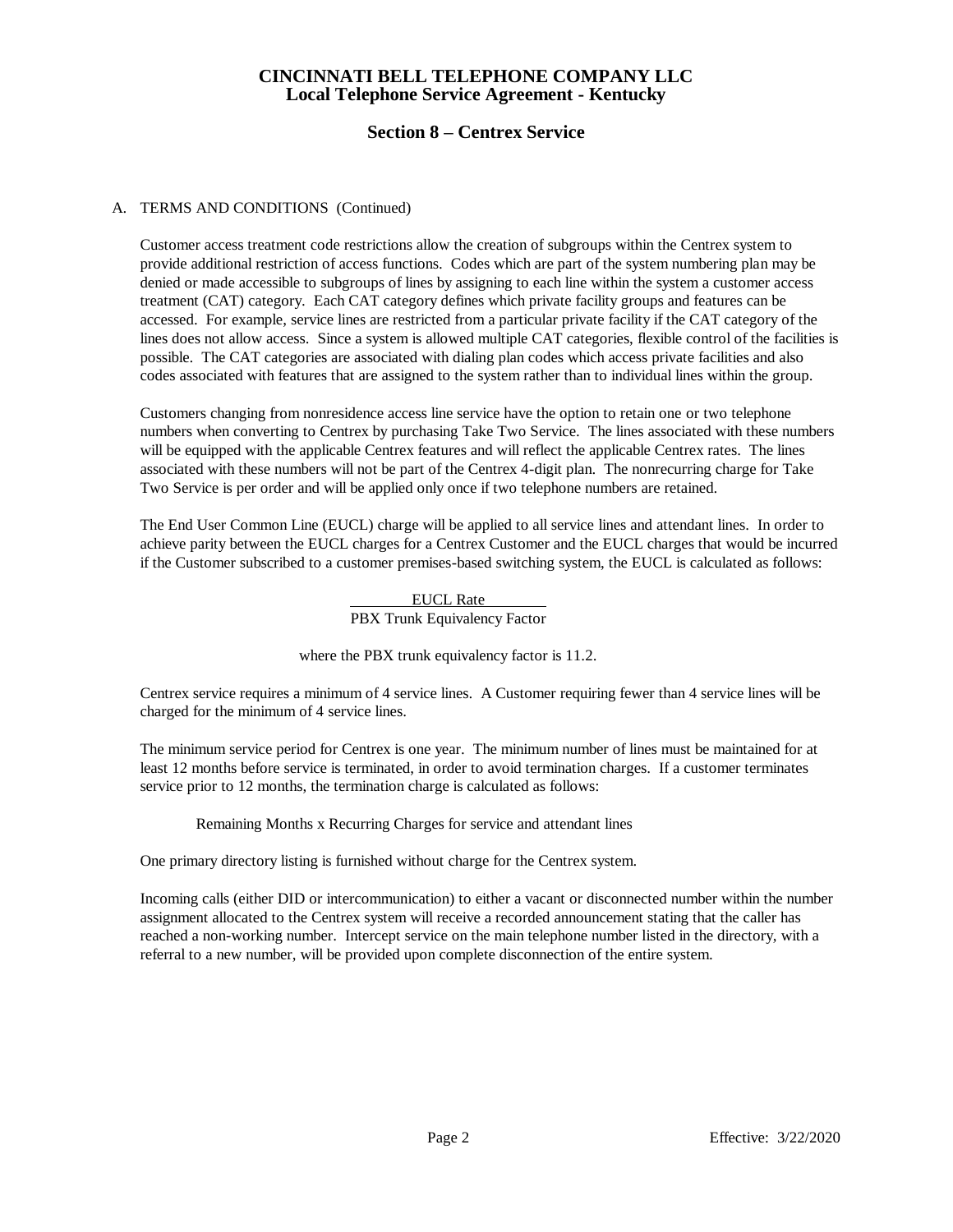## **Section 8 – Centrex Service**

### A. TERMS AND CONDITIONS (Continued)

Direct interconnection of resale or sharing systems or a combination of Shared Tenant Service and Centrex systems serving different resale/sharing systems is prohibited. Intercom calling between unaffiliated end users of Centrex-based resale or sharing systems is prohibited. Where the Customer is in violation of this regulation, the Company will promptly notify the Customer of the violation and the Customer must discontinue such use or correct the violation. The Customer's failure to discontinue such use or correct the violation will result in the suspension or disconnection of the Customer's service until the Customer complies with the provisions of this Agreement.

Centrex is offered only as nonresidential service. Residential customers may purchase Centrex under the nonresidence rates, terms, and conditions.

Centrex cannot be used to provide residence service for colleges, universities, and similar educational institutions.

Service orders will be accepted by the Company only from the Customer. However, the Company will respond to repair and maintenance requests from others provided that the Customer is responsible for any maintenance of service charges that may be billed by the Company.

Centrex is furnished subject to the capability, capacity and availability of central office switching equipment and outside plant facilities. Some features may not be available in all central offices due to the equipment and software deployed in the office.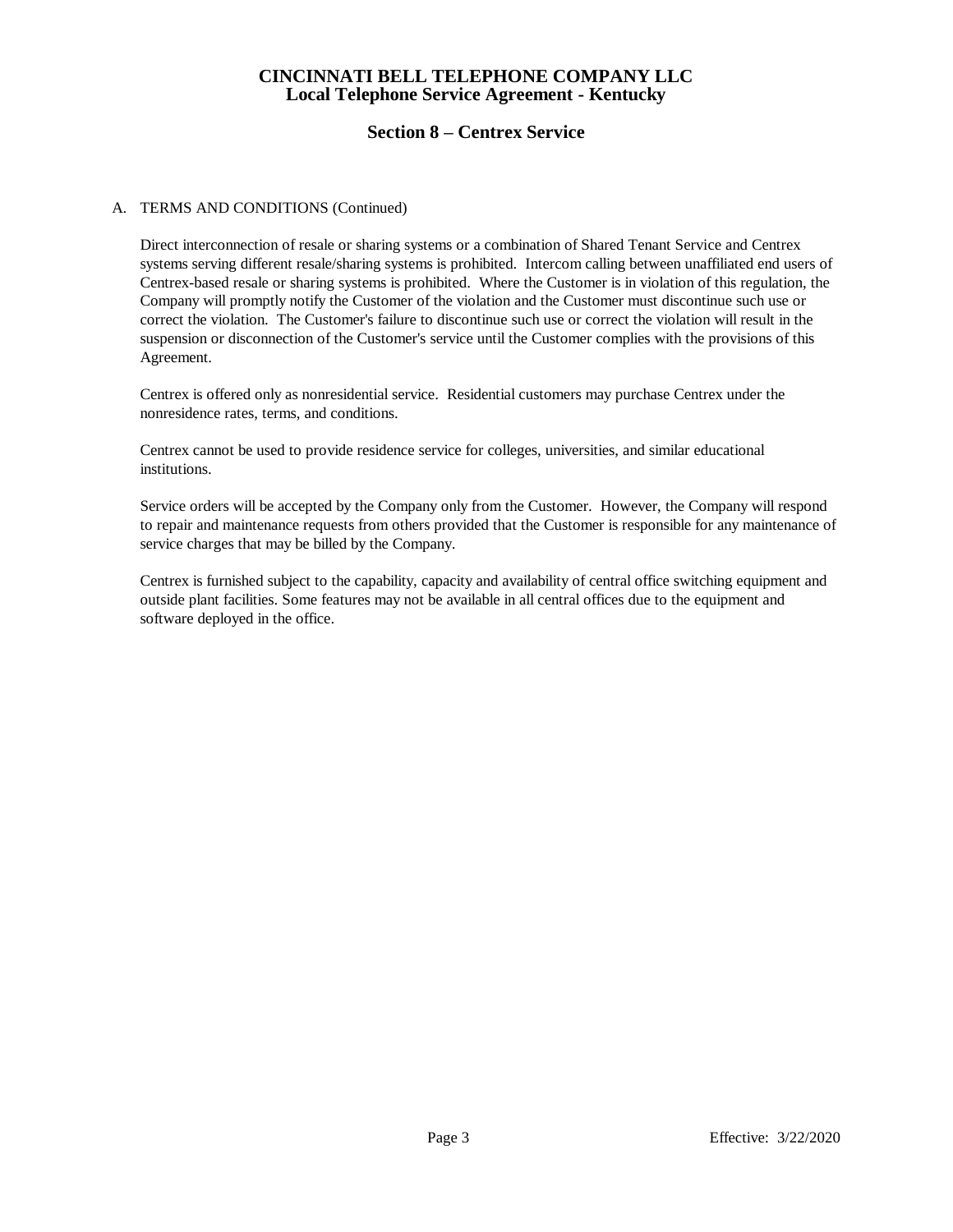# **Section 8 – Centrex Service**

### B. CENTREX LINES AND FEATURES

### 1. Service Lines

a. Basic Service Lines

The following features are standard on Basic Service Lines:

Add on Conference Call Transfer Individual - All Calls Consultation Hold Direct Inward Dialing Direct Outward Dialing Identification of Outward Dialing Intercom Dialing Touch-Tone Service Trunk Answer Any Station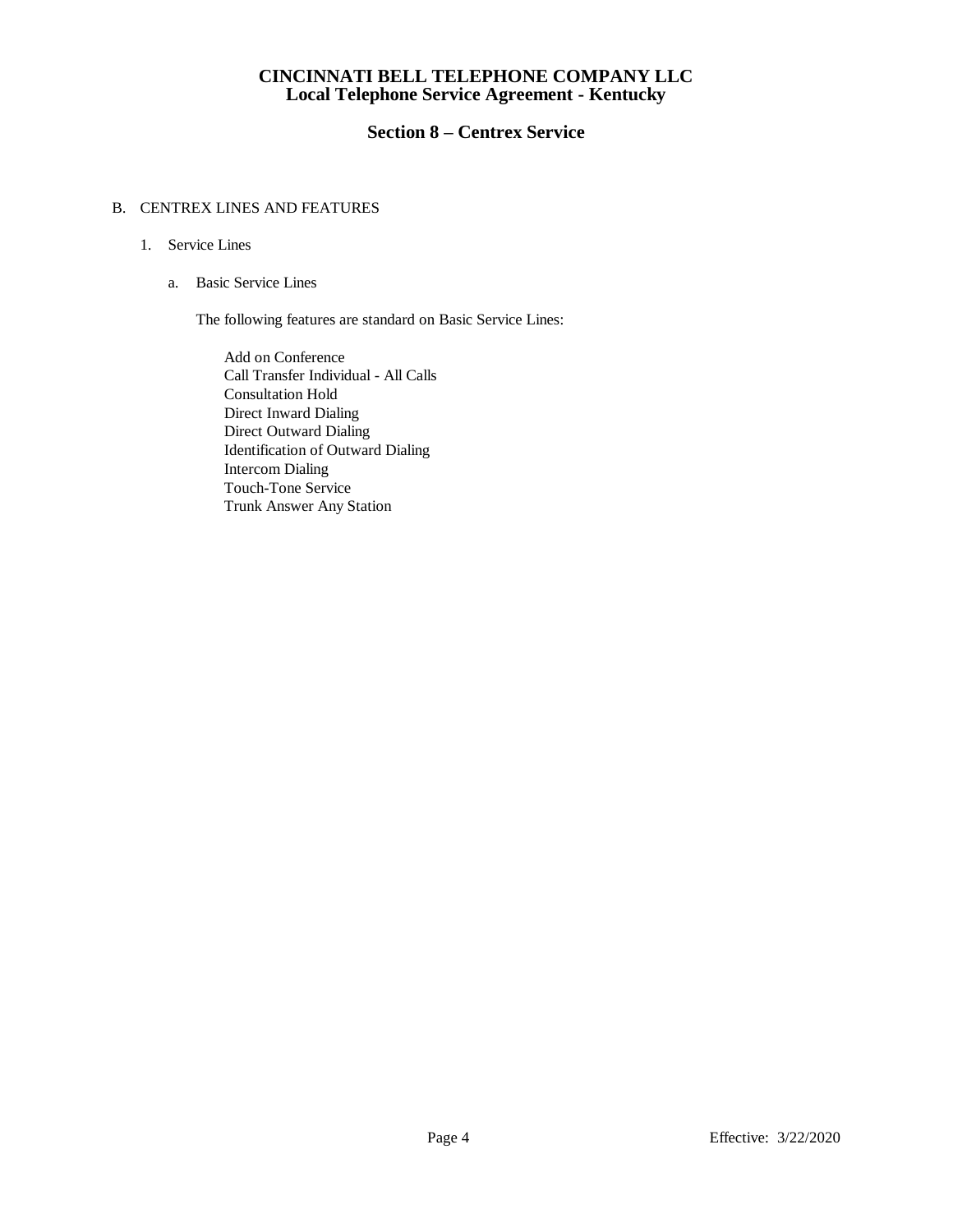## **Section 8 – Centrex Service**

### B. CENTREX LINES AND FEATURES (Continued)

### 1. Service Lines

b. Deluxe Service Lines

The following features are standard on Deluxe Service Lines:

Add on Conference Automatic Call Back Call Forwarding Busy Line - Incoming Only Call Forwarding Don't Answer - All Calls Call Forwarding Variable Call Hold Call Pickup Call Transfer Individual - All Calls Consultation Hold Dial Call Waiting Direct Inward Dialing Direct Outward Dialing Directed Call Pickup Non Barge-In Distinctive Ringing Group Speed Call 30 - System Identification of Outward Dialing Intercom Dialing Speed Call 6 - Individual Touch-Tone Service Trunk Answer Any Station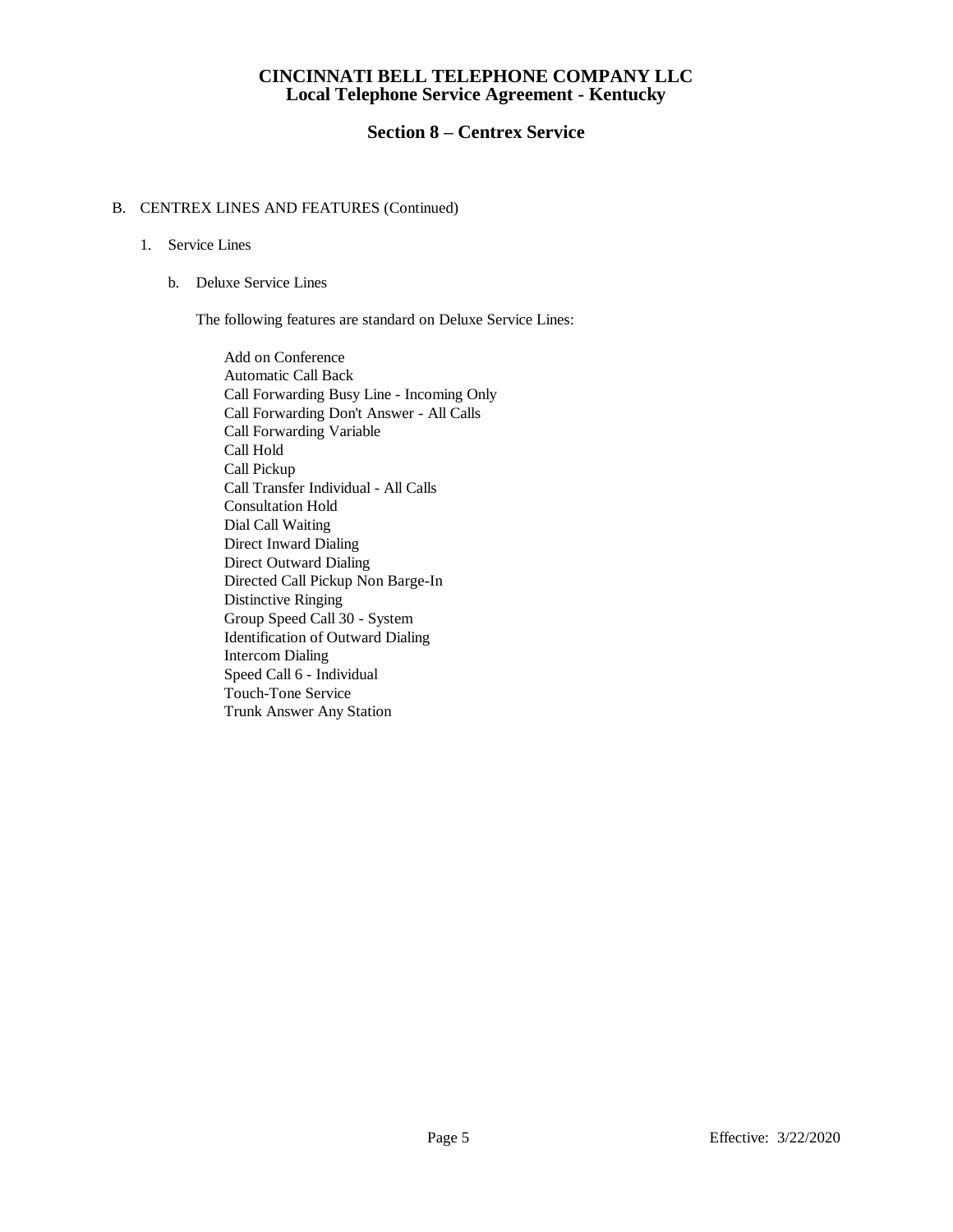## **Section 8 – Centrex Service**

### B. CENTREX LINES AND FEATURES (Continued)

### 1. Service Lines

c. Electronic Service Lines

Electronic Service Lines use ISDN standards to provide two 64 kbps circuit switched channels (B channels) and one 9.6 kbps packet switched data channel (D channel) on a single line. Electronic Service Lines may be configured to meet the Customer's individual requirements. A Customer may choose to use one or two of the available B channels for circuit switched voice or circuit switched data. The packet switched data capability of the D channel can be added to the various B channel configurations or can be provisioned on a line with no B channels. The elements used to create the various arrangements are as follows:

1. One 64 kbps B channel configured for one of the following:

Circuit Switched Voice Circuit Switched Data B channel Packet Switched Data

2. Two 64 kbps B channels configured for one of the following:

Two Circuit Switched Voice Channels One Circuit Switched Voice and one Circuit Switched Data Channel Two Circuit Switched Data Channels

3. Stand alone D channel Packet Switched Data Line

9.6 kbps packet switched data on the D channel with no 64 kbps B channels.

4. D Channel Packet Switched Data

9.6 kbps packet switched data to be added to the circuit switched channel configurations shown in B.1.c.1. or B.1.c.2 preceding. D channel packet switching is not available on lines configured for B channel packet switching.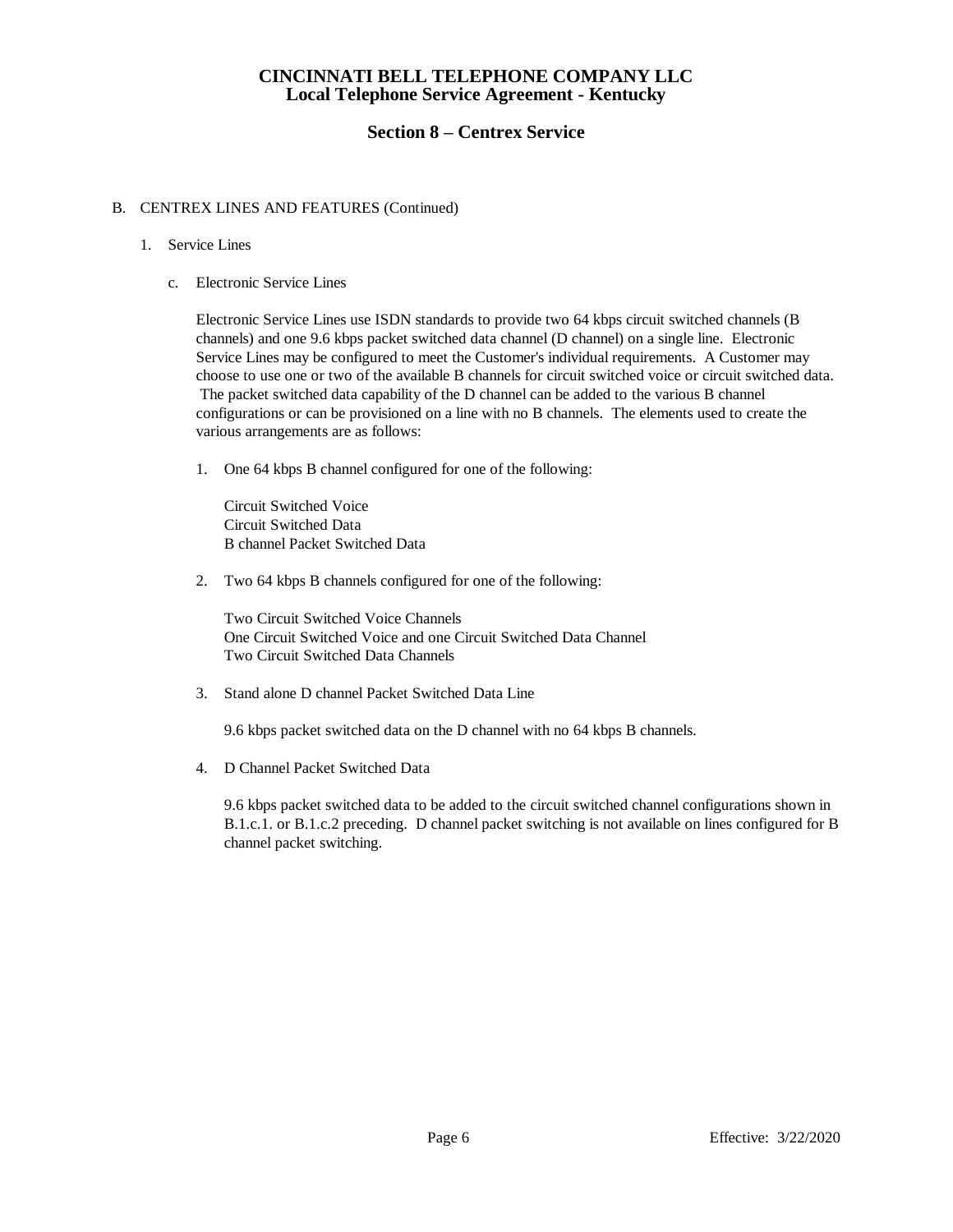## **Section 8 – Centrex Service**

### B. CENTREX LINES AND FEATURES (Continued)

### 1. Service Lines

c. Electronic Service Lines (Continued)

The following features are standard on Electronic Service Line B channels configured for Circuit Switched Voice:

Add on Conference Automatic Callback Call Forwarding Busy Line - Incoming Only Call Forwarding Don't Answer - All Calls Call Forwarding Variable Call Hold Call Pickup Call Transfer Individual - All Calls Consultation Hold Dial Call Waiting Direct Inward Dialing Direct Outward Dialing Directed Call Pickup Non Barge-In Distinctive Ringing Electronic Key Service Group Speed Call 30 - System Identification of Outward Dialing Inspect Intercom Dialing Intra-System Calling Line Identification Manual Exclusion Multiple Call Appearances Privacy Shared Call Appearances Speed Call 6 - Individual Touch-Tone Service Trunk Answer Any Station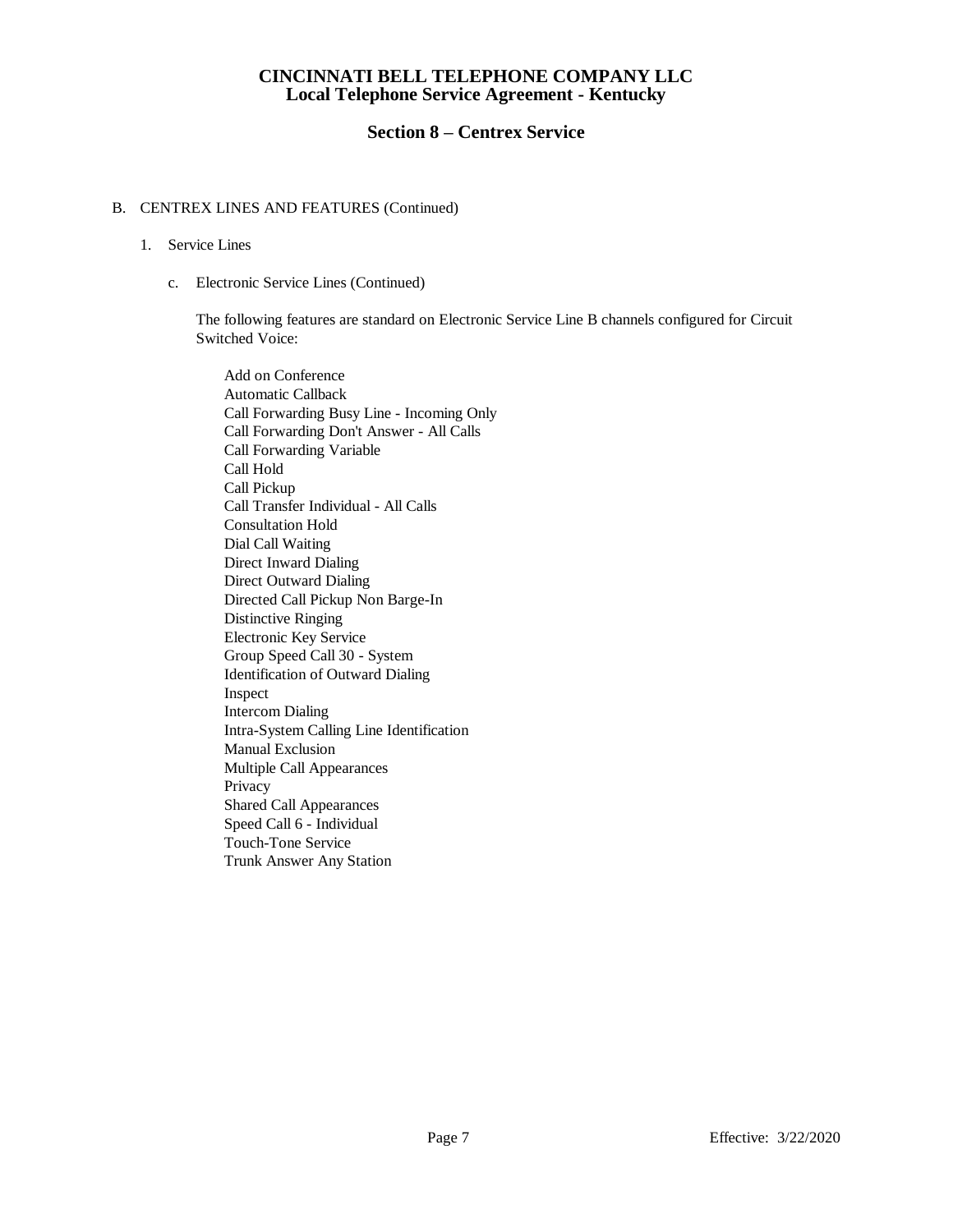## **Section 8 – Centrex Service**

### B. CENTREX LINES AND FEATURES (Continued)

### 1. Service Lines

c. Electronic Service Lines (Continued)

The following features are standard on Electronic Service Line B channels configured for Circuit Switched Data:

Direct Inward Dialing Direct Outward Dialing Identification of Outward Dialing Intra-System Calling Line Identification Intercom Dialing

D Channel Packet Switched Data Channels and B Channel Packet Switched Data Channels are provided with one logical channel as standard. In addition, the following features are available at no additional charge:

Fast Select Limitation/Acceptance Flow Control Parameter Negotiation Incoming Calls Barred Outgoing Calls Barred Throughput Class Negotiation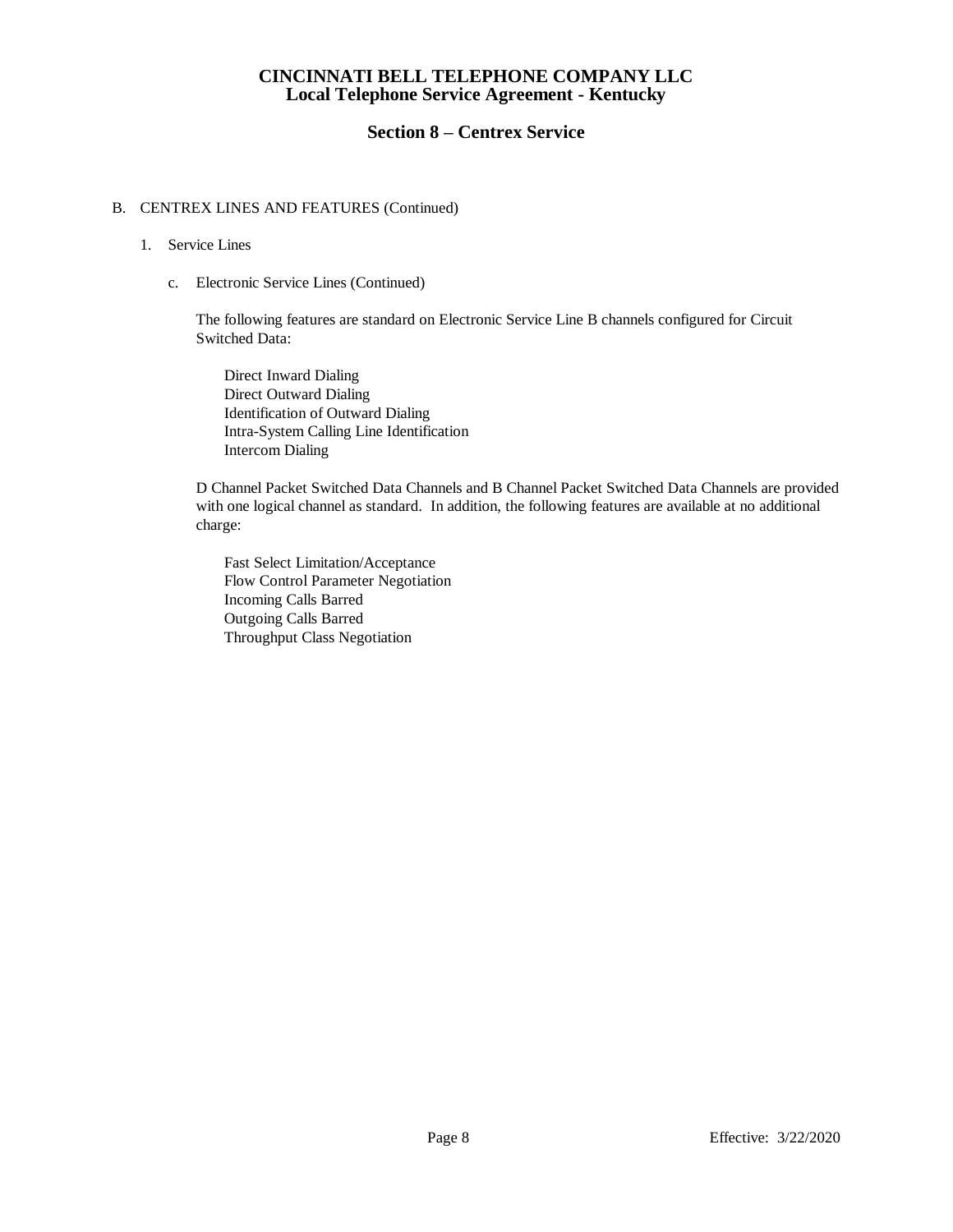## **Section 8 – Centrex Service**

### B. CENTREX LINES AND FEATURES (Continued)

### 1. Service Lines

d. Service Line Restrictions

Service lines may be provisioned to limit a service line's ability to originate or terminate calls outside of the Centrex system. The following restrictions are available at no monthly charge. An installation charge is applied only if the restriction level on a service line is changed after initial installation. Applying service line restrictions will affect the operation of service line features which conflict with the restriction.

1. Incoming Restricted

Prevents the service line from terminating a call from outside of the Centrex system. Restricted calls are routed to a recorded announcement. Calls over tie lines terminating in the Centrex system are not restricted.

2. Outgoing Restricted

Prevents the service line from originating a call to a location outside of the Centrex system. Calls to Dial "0" attendant are also restricted.

3. Fully Restricted

Combines Incoming Restricted and Outgoing Restricted. Fully restricted service lines can only originate and terminate calls within the Centrex system.

4. Fully Restricted - Denied Dial Tone

Fully Restricted for use with loudspeaker paging systems.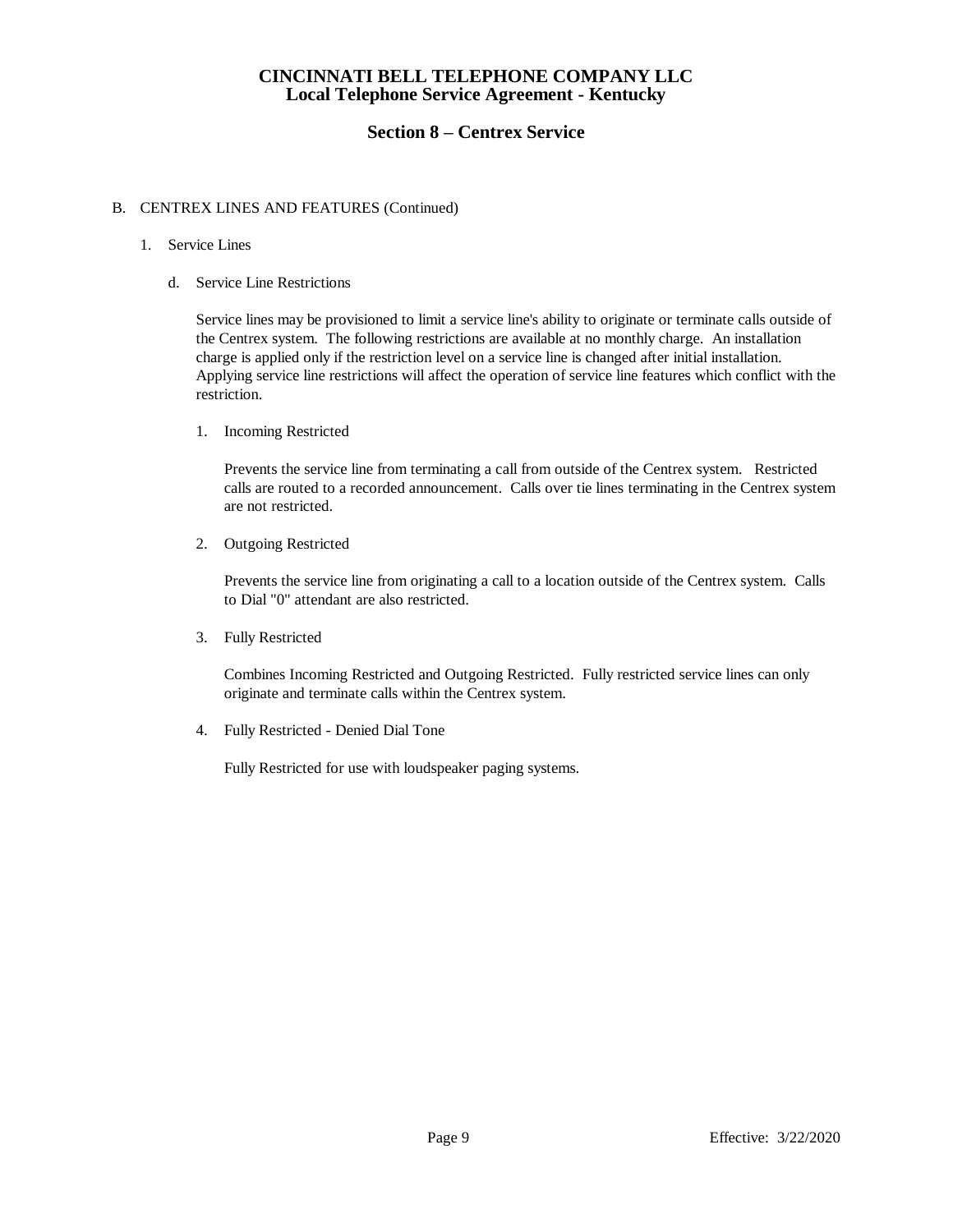## **Section 8 – Centrex Service**

### B. CENTREX LINES AND FEATURES (Continued)

### 1. Service Lines

e. Optional Features

The following optional features are available for Basic and Deluxe Service Lines:

Anywhere Call Forwarding (Deluxe Service Lines only) AreaWide Centrex Call Waiting Terminating Calling Name and Number Hunting Service Take Two Service Toll Restriction Uniform Call Distribution

The following optional features are available for Electronic Service Lines:

Anywhere Call Forwarding AreaWide Centrex Call Restriction Levels Call Waiting Terminating Calling Name and Number Circuit Switched Data Hunting Custom Set Configuration Hunting Service (See Note) Secondary Telephone Number Take Two Service Toll Restriction Uniform Call Distribution

Note: Adding Hunting Service to an Electronic Station Line removes the Multiple Call Appearance and Shared Call Appearances features from that line.

The following optional features are available for Packet Switched Data Channels. These features may be used with a 64 kbps B channel packet service or a 9.6 kbps D channel packet service.

Additional Logical Channels Closed User Group Permanent Virtual Circuit X.25 Hunt Group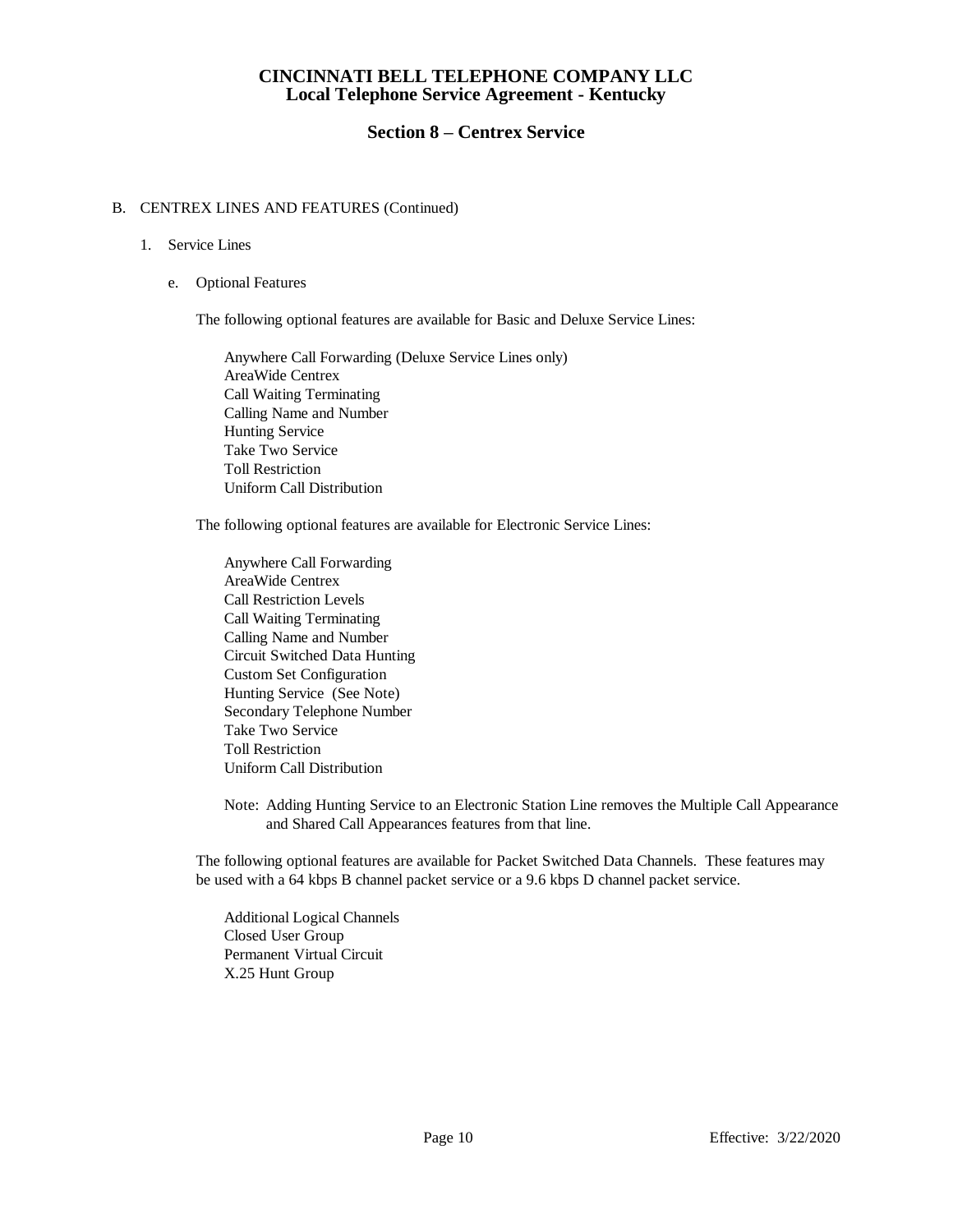## **Section 8 – Centrex Service**

### B. CENTREX LINES AND FEATURES (Continued)

- 2. Attendant Lines
	- a. General

An attendant line provides the point of termination for the Customer's main directory number. From this line(s) the attendant can assist service lines in making calls. The attendant line can be accessed from within the Centrex group by dialing "0".

Two types of attendant lines are available: Basic, which uses analog technology, and Electronic, which uses ISDN technology.

b. Basic Attendant Lines

The following features are standard on Basic Attendant Lines:

Add on Conference Attendant Camp-On (Non-Data Link) Attendant Night Service Call Forwarding Variable Call Hold Call Pickup Call Transfer Individual - All Calls Consultation Hold Dial Call Waiting Direct Inward Dialing Direct Outward Dialing Directed Call Pickup Non-Barge In Distinctive Ringing Group Speed Call 30 - System Identification of Outward Dialing Speed Call 6 - Individual Touch Tone Service Trunk Answer Any Station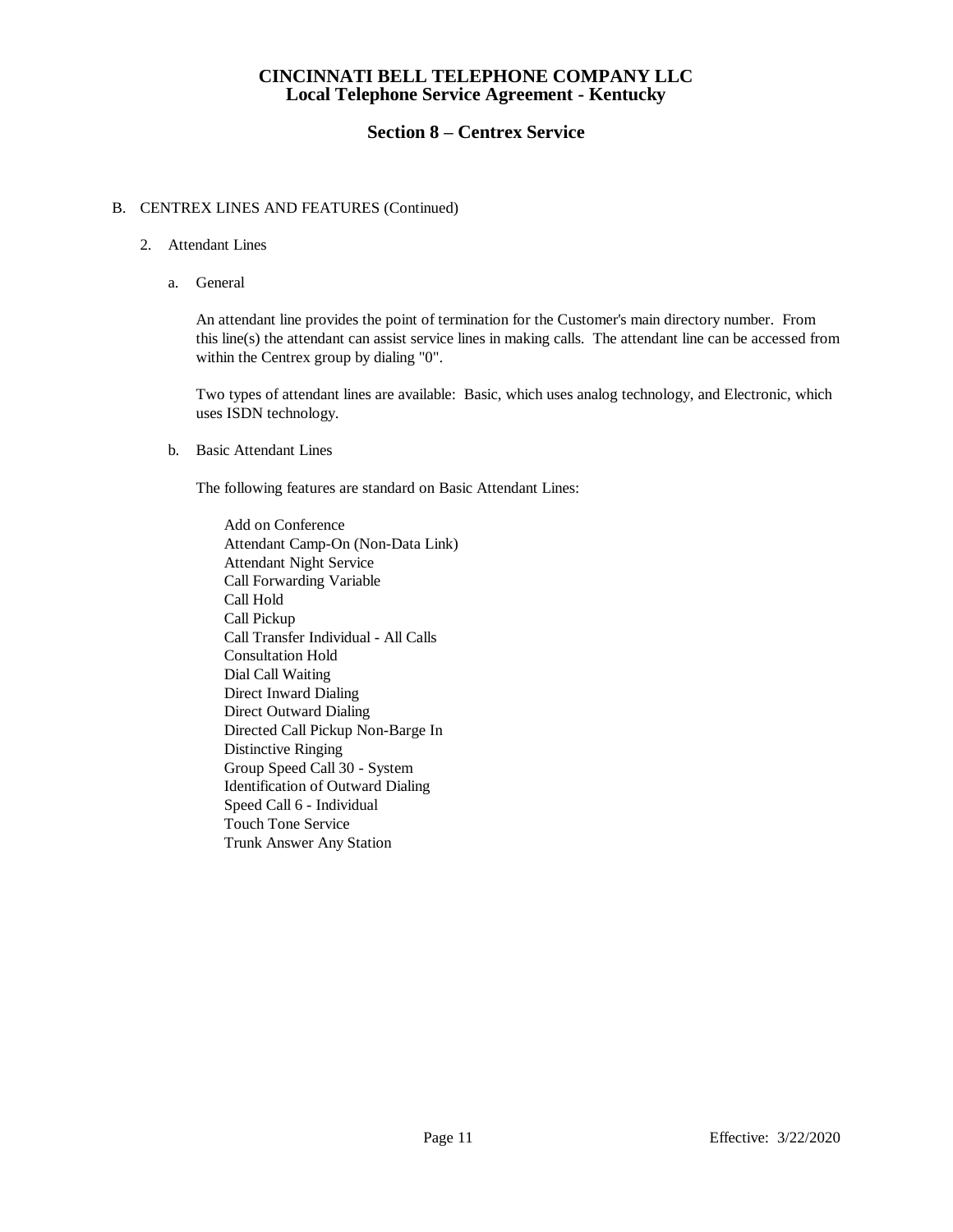## **Section 8 – Centrex Service**

### B. CENTREX LINES AND FEATURES (Continued)

- 2. Attendant Lines (Continued)
	- c. Electronic Attendant Lines

The following features are standard on Electronic Attendant Lines:

Add on Conference Attendant Call Hold Attendant Call Transfer Attendant Direct Station Selection/Busy Lamp Attendant Interposition Transfer Attendant Night Service Attendant Position Busy Attendant Timed Reminder Call Forwarding Variable Call Pickup Call Transfer Individual - All Calls Consultation Hold Dial "0" Attendant Dial Call Waiting Direct Inward Dialing Direct Outward Dialing Directed Call Pickup Non-Barge In Distinctive Ringing Electronic Attendant Camp-On Group Speed Call 30 - System Identification of Outward Dialing Inspect Intercom Dialing Intrasystem Calling Line Identification Manual Exclusion Multiple Call Appearance Privacy Shared Call Appearance Speed Call 6 - Individual Time/Date Display Touch Tone Service Trunk Answer Any Station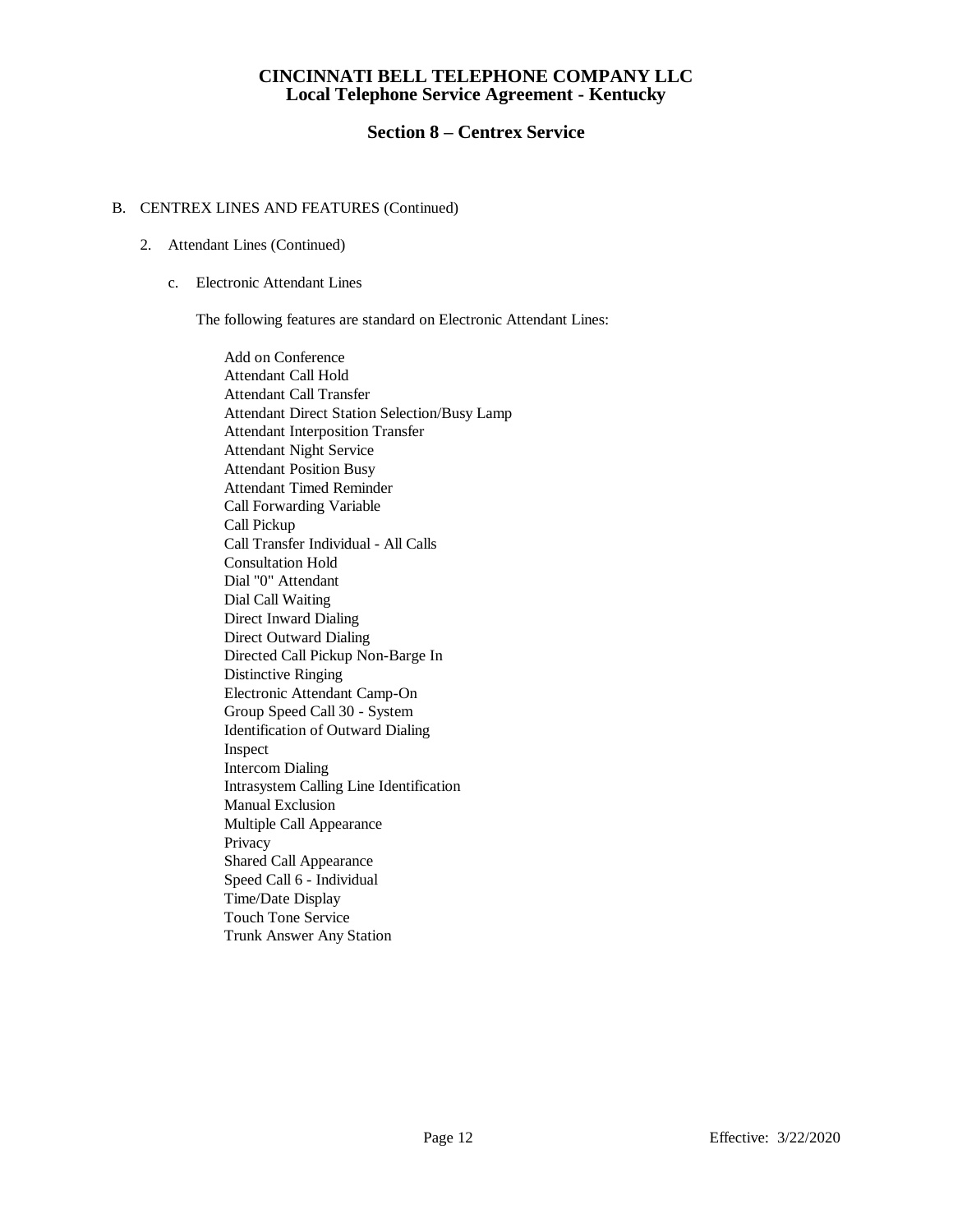## **Section 8 – Centrex Service**

### B. CENTREX LINES AND FEATURES (Continued)

- 2. Attendant Lines (Continued)
	- d. Optional Features for Attendant Lines

The following optional features are available for Basic Attendant Lines:

Anywhere Call Forwarding AreaWide Centrex Attendant Call-Through Tests Attendant Control of Facilities Attendant Power Failure Transfer Hunting Service Uniform Call Distribution

The following optional features are available for Electronic Attendant Lines:

Anywhere Call Forwarding AreaWide Centrex Attendant Busy Verification of Lines/Trunks Attendant Call-Through Tests Attendant Direct Trunk Group Selection Attendant Emergency Override Attendant Information About Calls in Queue Attendant Power Failure Transfer Attendant Traffic Attendant Trunk Group Indicator Custom Set Configuration Hunting Service (Note) Uniform Call Distribution

Note: Adding Hunting Service to an Electronic Attendant Line removes the Multiple Call Appearance and Shared Call Appearances features from that line.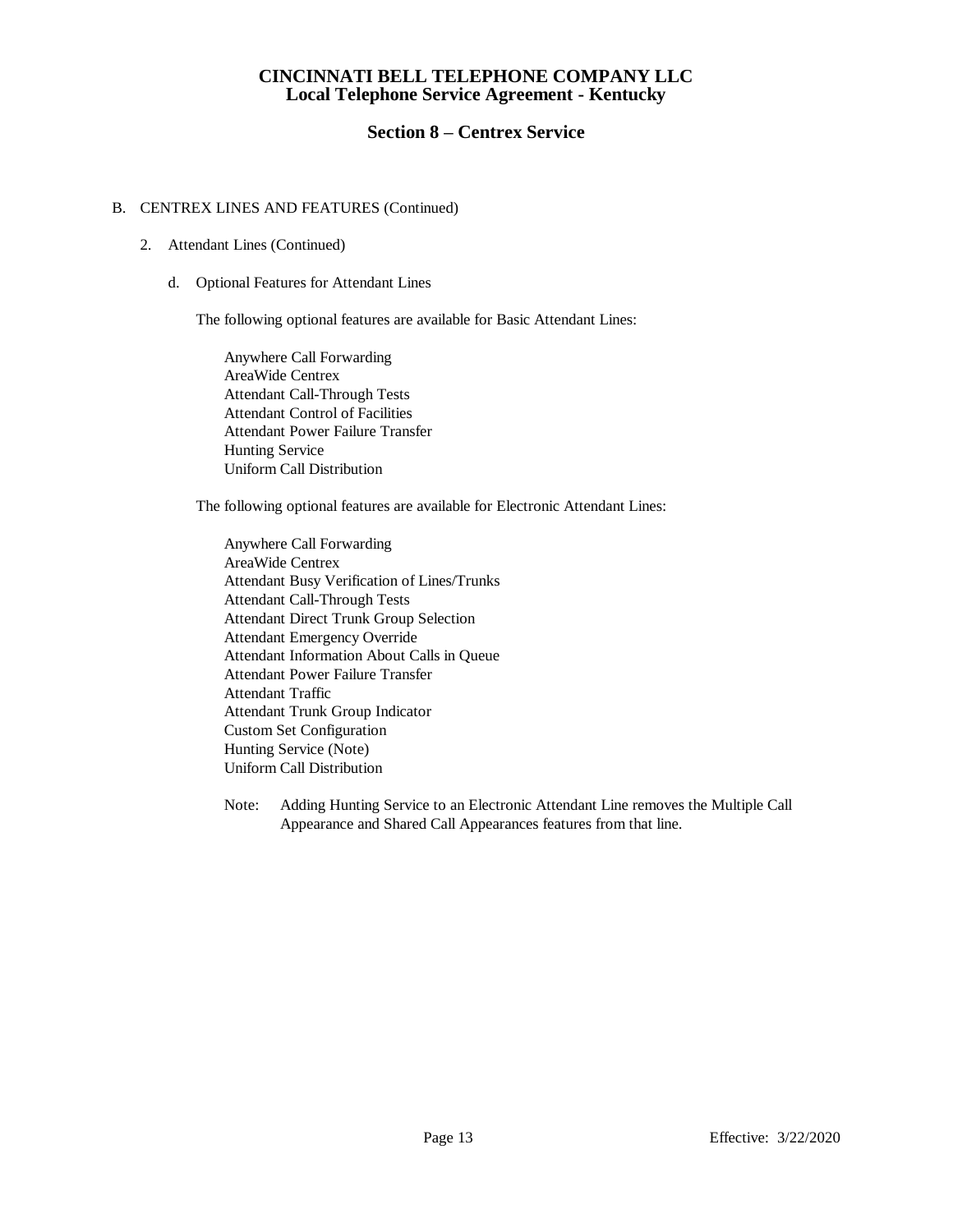## **Section 8 – Centrex Service**

### B. CENTREX LINES AND FEATURES (Continued)

3. Additional System Features and Terminations

The following system features and terminations are available with Centrex service where facilities permit

a. Optional System Features

Conference Calling - 6 way Dial Dictation Access Loud Speaker Paging Queuing with Delay Announcement Radio Paging Access Trunk Dial Transfer

b. Tie Line Terminations

Digital Interface (1.544 Mbps) Non-Tandem Tie Trunks Primary Rate Interface Tandem Tie Trunks

c. WATS Terminations - 800/INWATS Service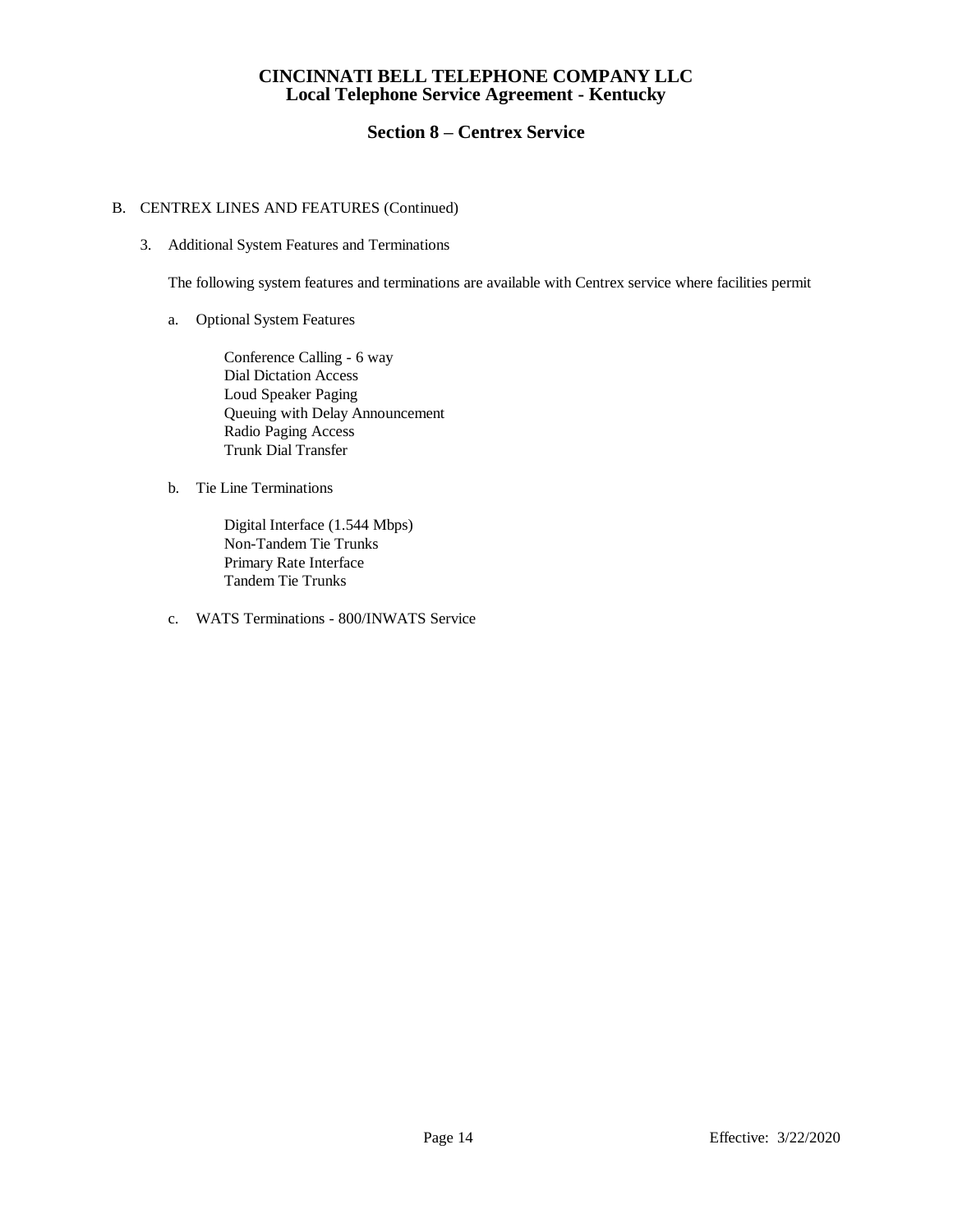## **Section 8 – Centrex Service**

### B. CENTREX LINES AND FEATURES (Continued)

- 4. Feature and Service Descriptions
	- a. 800 Termination

Provides for the switching of 800 number access lines to a selected Service Line or Attendant Line.

b. Add-On Conference

Used with Consultation Hold, this feature allows a Centrex user to add on a held party after a second party is reached. This creates a three-way call.

c. Additional Logical Channels

Provides the ability to maintain multiple packet calls simultaneously over one service line. The combined throughput of all the logical channels on a single service line is subject to the 9.6 kbps (D channel) or 64 kbps (B channel) limit of the service line. Up to 10 logical channels can be carried on D channel packet service. Up to 128 logical channels can be carried on B channel packet service.

d. Anywhere Call Forwarding

Allows the Customer to remotely change the termination of their incoming calls to another telephone line from any tone signaling telephone. The Customer can activate, deactivate, or change the destination number using a personal identification number (PIN).

e. AreaWide Centrex

Allows a Customer with multiple locations (in the same serving central office or different service central offices) to create the appearance that all locations are serviced by a single Centrex system. AreaWide Centrex extends five-digit dialing plans and internal features between Centrex systems. AreaWide Centrex Customers can dial all other AreaWide Centrex subscribed lines in their group.

f. Attendant Busy Verification of Lines and Trunks

Allows an attendant to determine whether a line or tie line within the Centrex system is busy or idle.

g. Attendant Call Hold

Allows an attendant to put on hold any call in progress, thus freeing the line to originate or process other calls. The Attendant Timed Reminder feature is activated when the call is placed on hold.

h. Attendant Call-Through Tests

Allows the attendant to set up a test call over a selected tie line to determine if the tie line is operating correctly.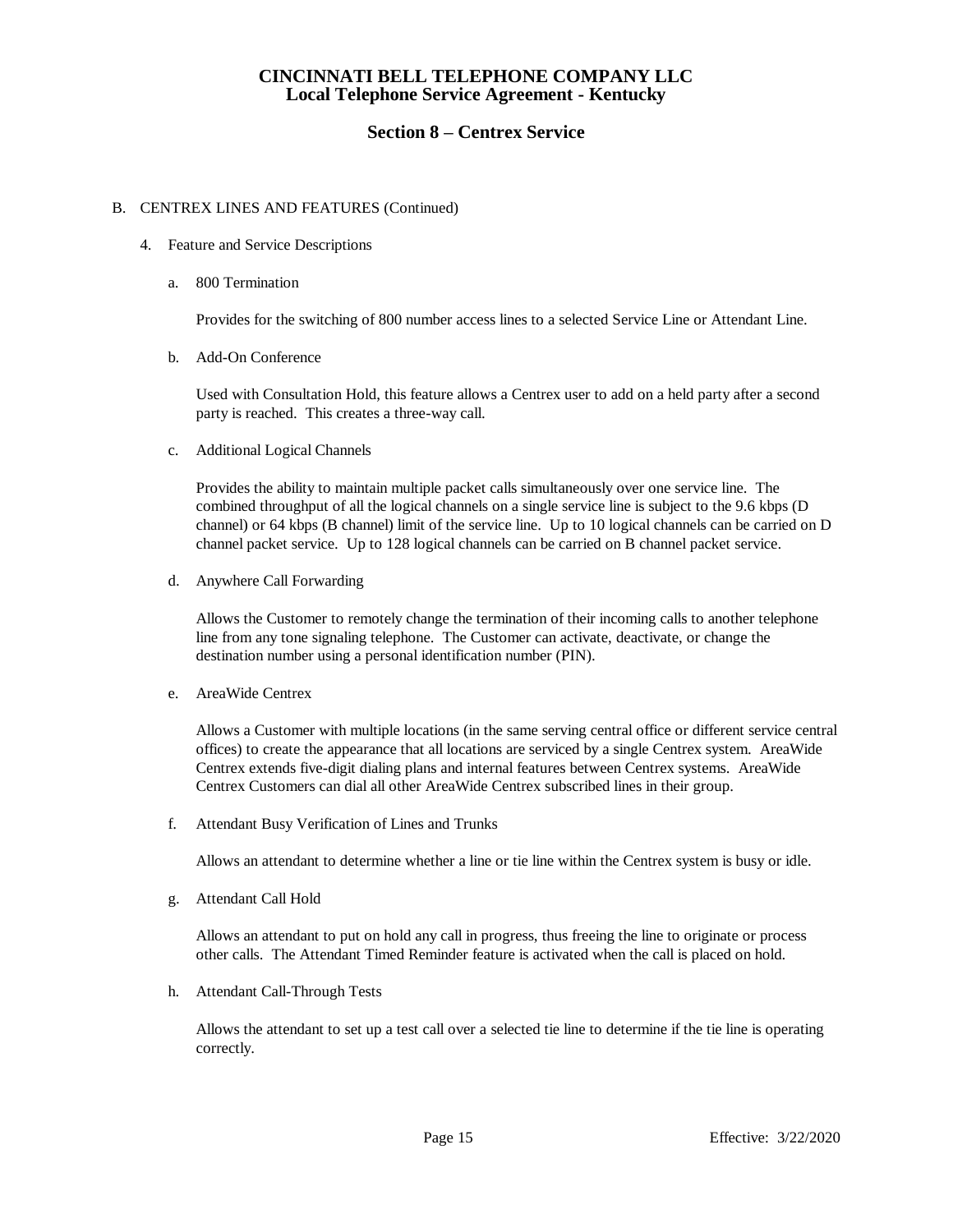## **Section 8 – Centrex Service**

### B. CENTREX LINES AND FEATURES (Continued)

- 4. Feature and Service Descriptions (Continued)
	- i. Attendant Call Transfer

Allows the attendant to transfer a call to another directory number.

j. Attendant Camp-on (Non-Data Link)

Allows incoming calls which the attendant attempts to complete to a busy service line to be held waiting until the busy service line becomes idle. The Attendant Timed Reminder feature is activated when the call is camped-on.

k. Attendant Control of Facilities

This feature allows the attendant to restrict dial access of stations to certain lines and trunks. Calls to the restricted facilities can be routed to the attendant, to a recorded announcement, or to a Customer-specified intercept treatment.

l. Attendant Direct Station Selection / Busy Lamp

This feature allows the attendant to display the status of any service line in the Centrex system.

m. Attendant Direct Trunk Group Selection

Allows an attendant to select an idle trunk for an outgoing call simply by pressing a single console button.

n. Attendant Emergency Override

Attendant Emergency Override allows the attendant to ring the station by dialing an access code plus the extension number, even if:

- It is busy from setting the make busy key.
- It has series completion or multiline hunt arrangement.
- It has Call Forwarding activated.
- It is equipped with terminating restrictions.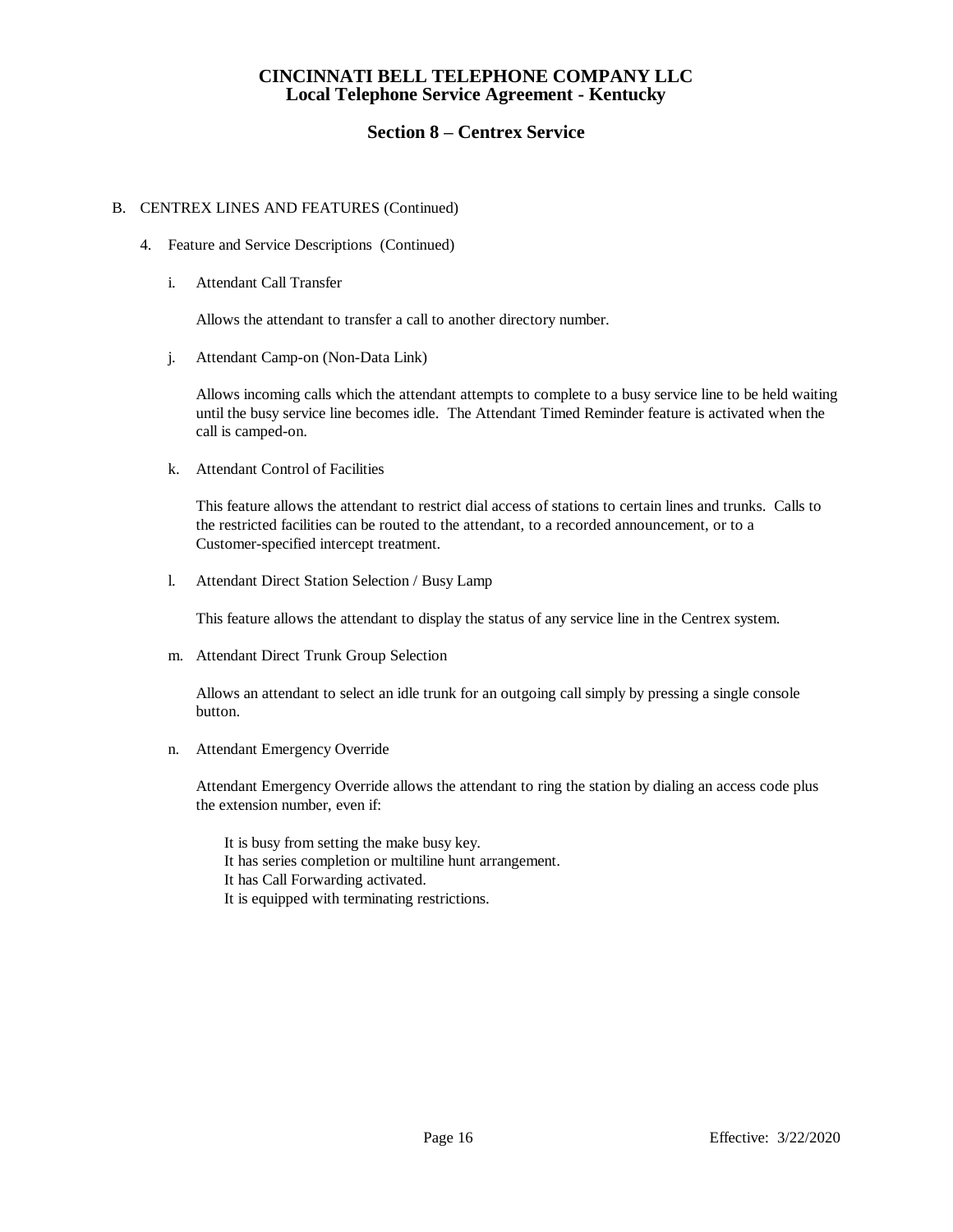## **Section 8 – Centrex Service**

### B. CENTREX LINES AND FEATURES (Continued)

- 4. Feature and Service Descriptions (Continued)
	- o. Attendant Information About Calls in Queue

This feature provides the following information about calls in queue:

Average time in queue for served calls. Average time in queue for calls abandoned before serving. Longest time a call has been in queue before serving. Total number of calls in queue abandoned before being served. Total number of served calls.

p. Attendant Interposition Transfer

Provides the attendant with the ability to transfer or place a call to another attendant in the attendant group by dialing the Directory Number assigned to that position. When a call is made to this Directory Number, no hunting or queuing will occur if the attendant is busy on that Directory Number.

q. Attendant Night Service

Provides arrangements to route calls which are normally directed to the attendant positions to a night directory number, when the regular consoles are not attended.

r. Attendant Position Busy

Provides the attendant with the ability to make the position appear busy. In a single position arrangement, new calls receive busy treatment. In a multiple position arrangement, new calls are directed to another attendant position. If a position is placed in a position-busy state, the attendant can serve calls on hold, answer calls, complete calls on timed reminder, and originate calls.

s. Attendant Power Failure Transfer

This feature permits calls to the attendant to be routed to a preassigned directory number during a power failure at the Customer's location.

t. Attendant Timed Reminder

Provides a timer which starts when a call is camped-on or put on hold. When the timer expires, the attendant is alerted and can pick up the call to talk to the calling party.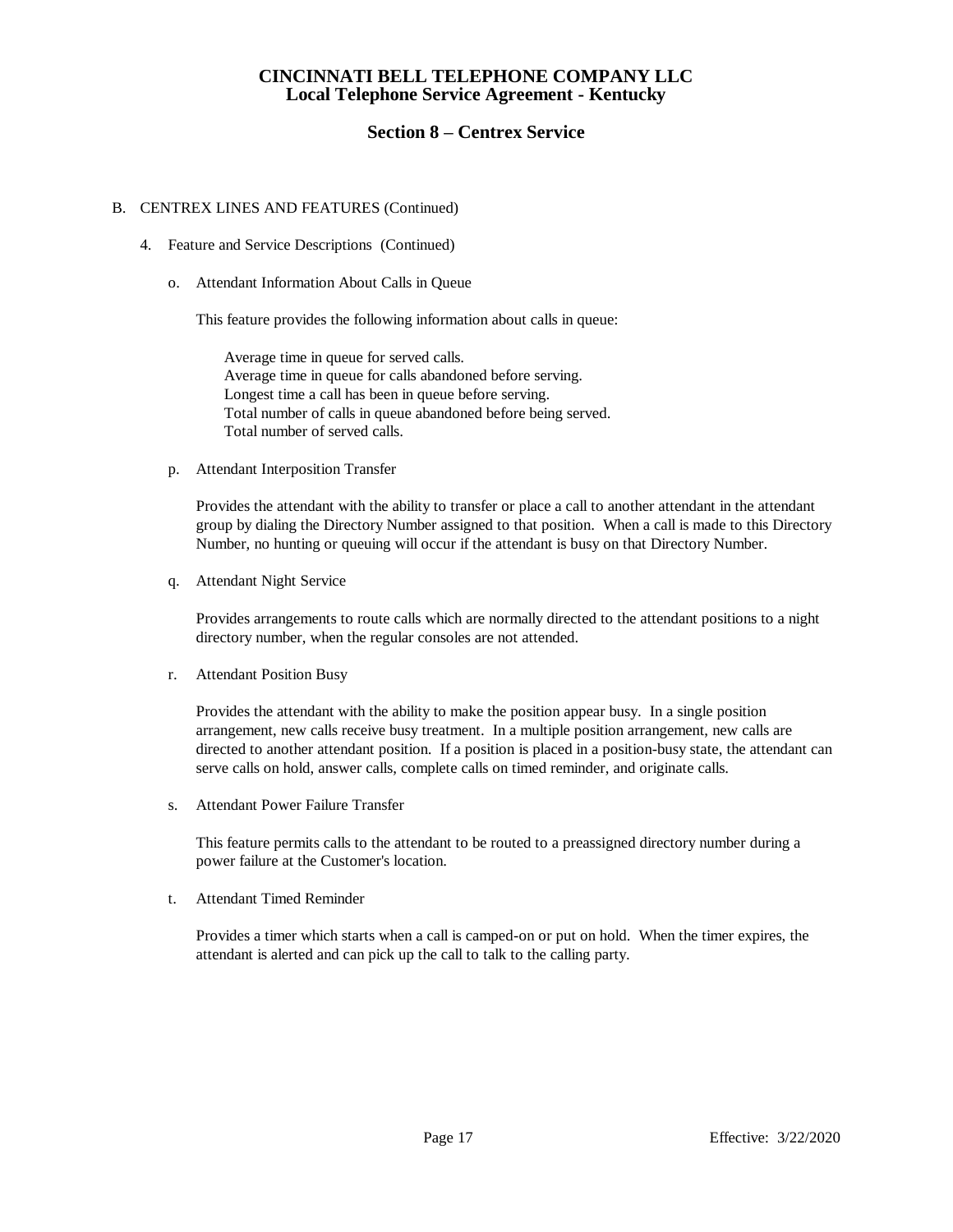## **Section 8 – Centrex Service**

### B. CENTREX LINES AND FEATURES (Continued)

- 4. Feature and Service Descriptions (Continued)
	- u. Attendant Traffic

Provides the following information about calls for each electronic attendant console position:

Aggregate work time for the position. Minutes the position has been active. Number of calls handled by the position.

v. Attendant Trunk Group Indicator

This feature allows an attendant to monitor the level of traffic on customer selected trunk groups. A maximum of 16 trunk groups per attendant position can be monitored. A maximum of 64 trunk groups per attendant group can be monitored.

w. Automatic Callback

The user can hang up after reaching a busy line within the Centrex system and then dial a call-back activation code to initiate the automatic call-back process. When the called party goes on-hook, the user will receive a distinctive ringing pattern (intrasystem only) to indicate that the desired line is available. This feature cannot be activated against a line number in a hunt group, nor can it be placed on attendant lines.

x. B Channel

A channel within an Electronic Station Line which can be used to carry circuit switched voice or circuit switched data or packet switched data at speeds up to 64 kbps.

y. B Channel Packet Switched Data

Provides the ability to make X.25 packet switched data calls over 64 kbps "B" channel to other subscribers in the Centrex system. The throughput on packet data traffic is up to 64 Kbps. One logical channel is provided as standard.

z. Call Hold

Allows a Centrex user to put on hold any call in progress. This frees the line to originate another call.

aa. Call Forwarding Busy Line - All Calls

Permits calls to a specified line number to be forwarded to a Customer preselected number when busy. This feature is prohibited with any type of hunting service.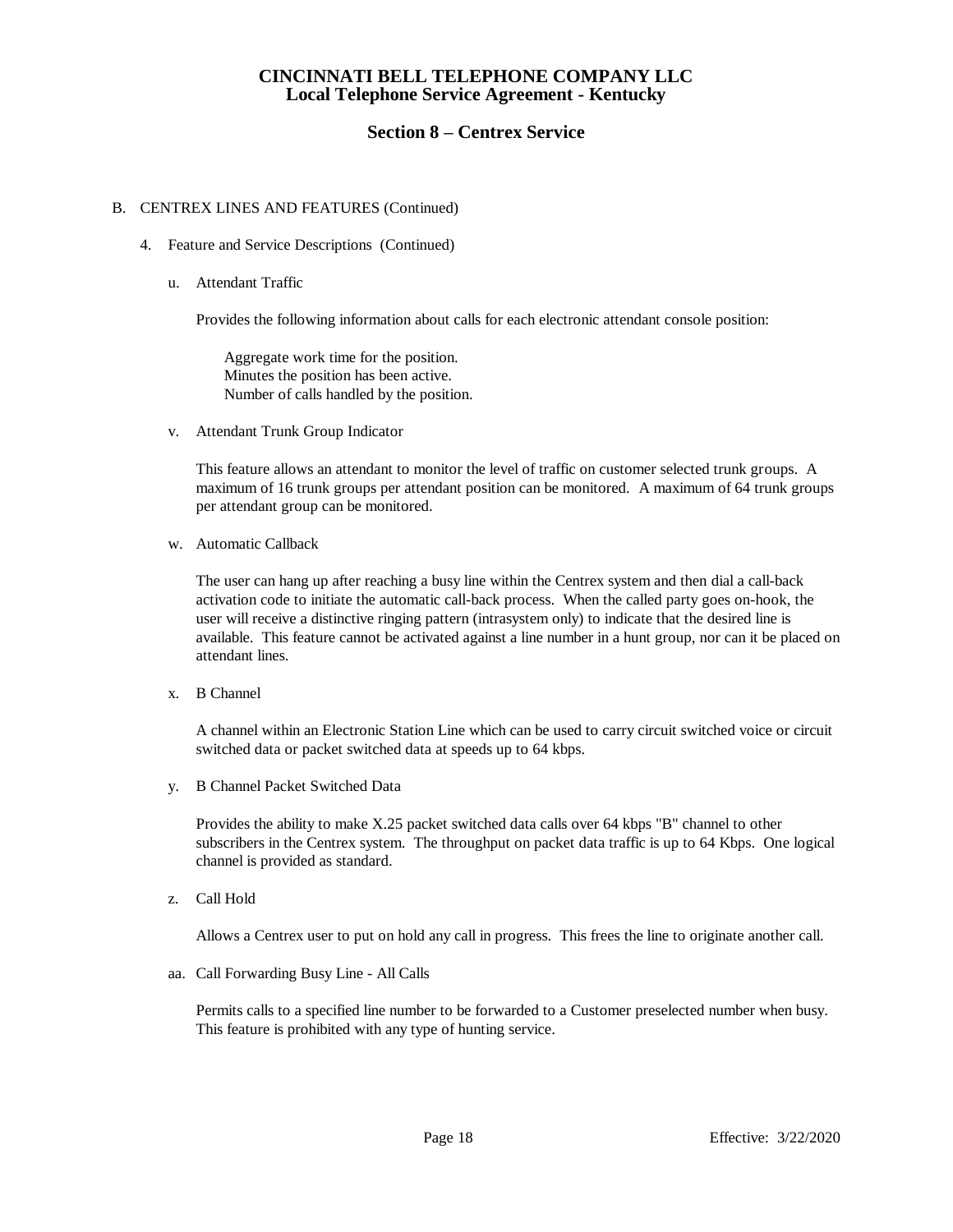### **Section 8 – Centrex Service**

### B. CENTREX LINES AND FEATURES (Continued)

- 4. Feature and Service Descriptions (Continued)
	- ab. Call Forwarding Don't Answer All Calls

Permits calls to the specified line number to be forwarded to a Customer-preselected number if not answered after a customer-specified number of rings.

ac. Call Forwarding Variable

Allows calls attempting to terminate to a line to be redirected to any other Customer-specified number. The Customer must activate or deactivate the forwarding function and specify the desired terminating number during each activation procedure. If the call from the calling party to the forwarding line is chargeable, the calling party is billed for that part of the call. If the forwarded leg of the call is chargeable, the forwarding line is billed for that portion of the call.

ad. Call Pickup

Enables a user to answer a call to another line in the defined call pickup group. This is accomplished by dialing a call pickup code while the called line is being rung. If more than one line in the group is being rung, the line that has been ringing the longest is picked up first.

ae. Call Pickup Group

A group of users which has the capability of picking up each other's calls by using the Call Pickup feature.

af. Call Restriction Levels

Prevents an Electronic Service Line user from calling certain data terminals based upon the restrictions placed upon the specific calling terminal. If the calling terminal is restricted, the call is directed to a recorded announcement.

ag. Call Transfer Individual - All Calls

Allows a user to add on and/or transfer any established terminating call to any other line either within or outside the system.

ah. Call Waiting - Terminating

Provides the user with an audible tone to indicate that a non-intercom call is waiting when the service line is in use. Call Forwarding Busy Line and Call Waiting - Terminating are mutually exclusive on the same line.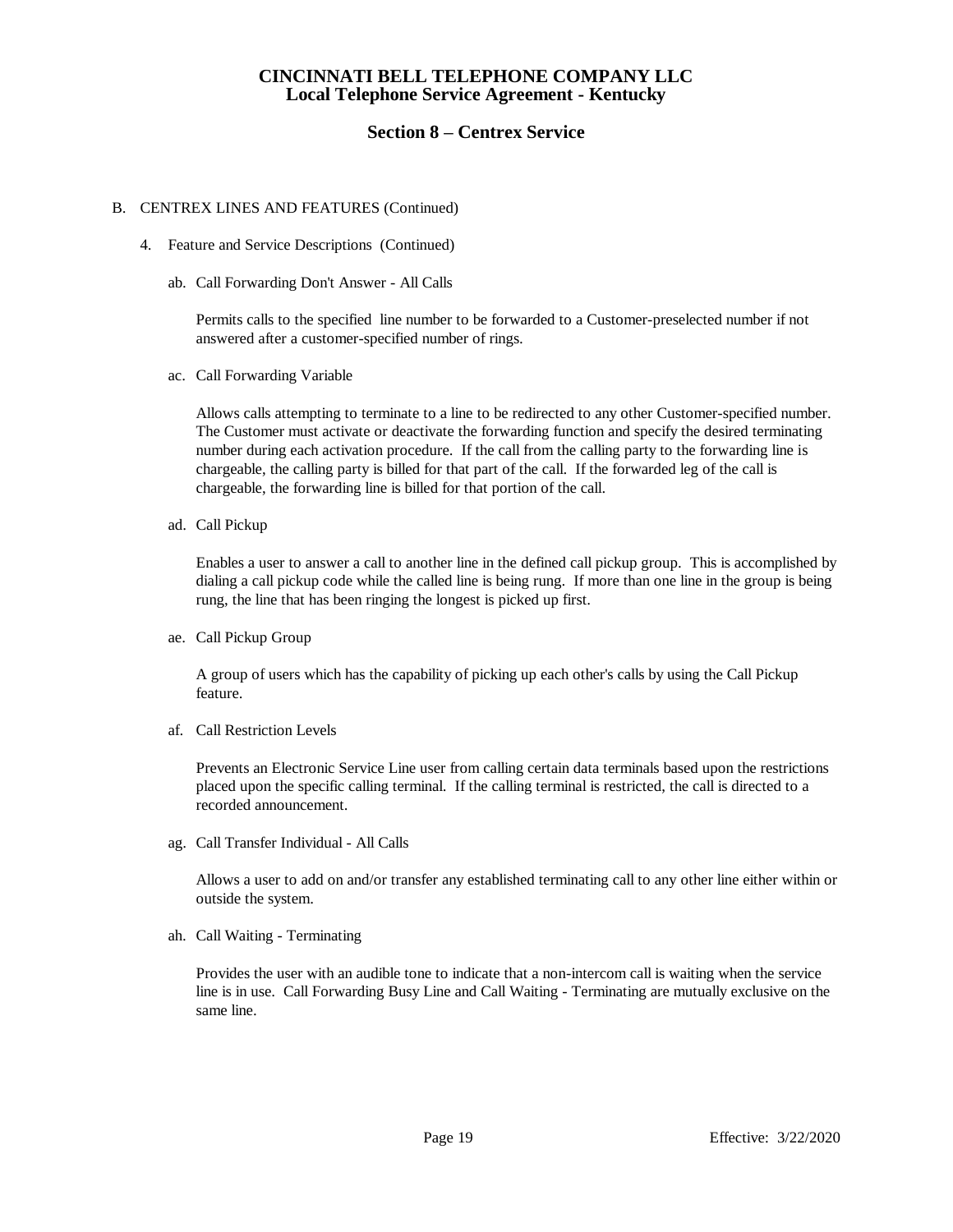## **Section 8 – Centrex Service**

### B. CENTREX LINES AND FEATURES (Continued)

- 4. Feature and Service Descriptions (Continued)
	- ai. Calling Name and Number

On incoming calls, Caller ID Name and Number provides the telephone number and listed name, when available, associated with the calling party, unless (1) the calling party's name and/or number is not accessible to the network because of where the call originates or (2) when the calling party invokes a per call or per line blocking feature which prevents the name and/or telephone number from being passed. Information may be displayed on a customer-provided display device attached to the user's line or telephone set. Based on the current technology of the network, the name and telephone number of the calling party may be truncated. The Caller ID Customer is responsible for providing the display device. The installation, repair and technical capability of the device to function with Caller ID Name and Number is also the responsibility of the Customer. The Company assumes no liability and will be held harmless for any incompatibility of this equipment and resulting inability to perform satisfactorily with network features associated with this service. This service is not available for electronic or ISDN lines.

aj. Circuit Switched Data Channel, 64 kbps

Provides the ability to make 64 kbps data calls to other appropriately equipped lines. The ability to make 64 kbps data calls is provided in addition to the ability to make voice calls and the two services may be used simultaneously.

ak. Circuit Switched Data Hunting

Allows a grouping of circuit switched data channels to a host so that calls to the host will be completed if there is an available channel anywhere in the group.

al. Closed User Group

Allows packet Customers to establish subnetworks within which members can communicate. Communication with users outside of these subnetworks is then prohibited. A user can belong to multiple closed user groups.

am. Closed User Group Member

Allows a packet data user to participate in a Closed User Group.

an. Conference Calling - 6 Way

Allows a station to establish a conference call involving up to five other parties without attendant assistance.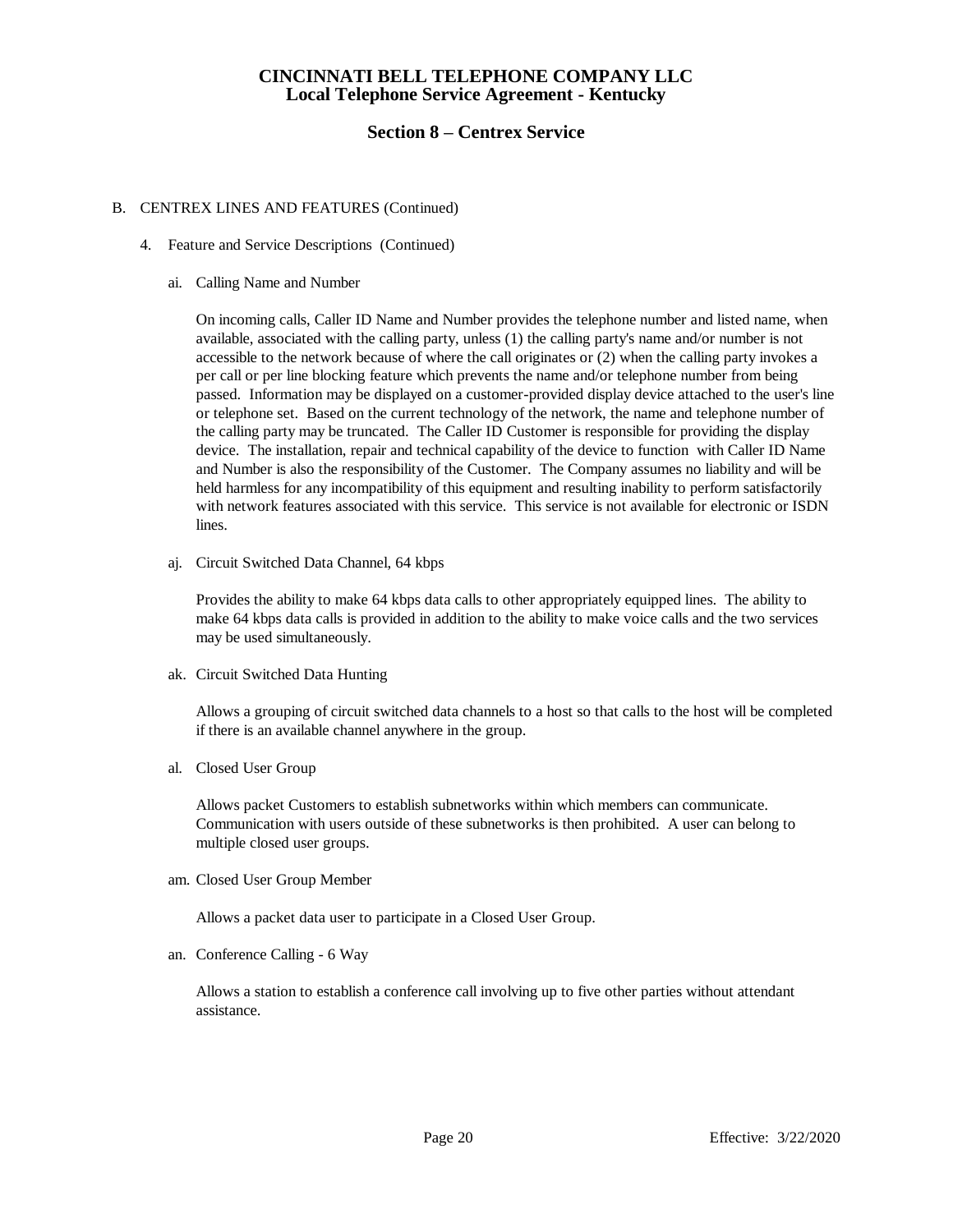## **Section 8 – Centrex Service**

### B. CENTREX LINES AND FEATURES (Continued)

- 4. Feature and Service Descriptions (Continued)
	- ao. Consultation Hold

Allows a user to add a third party to an existing conversation. The party initiating the call can hold one party with privacy exclusion while dialing and talking with another party.

ap. Custom Set Configuration

A customization charge which is applied when a customer requests a non-standard configuration of feature buttons on an Electronic Service Line or Electronic Attendant Line.

aq. D Channel

A channel within an Electronic Station Line which is used to carry signaling messages. Optionally, user packet-switched data can also be carried in the D channel.

ar. D Channel Packet Switched Data

Provides the ability to make X.25 packet switched data calls over the 16kbps D channel to other users in the Centrex system. The throughput on packet data traffic is up to 9.6kbps. Packet calls may be made simultaneously with any voice or 64 kbps data call. One logical channel is provided as standard.

as. Dial Access to Private Facilities

Allows the Customer to access tie lines terminated at the central office by dialing a unique code. If the dialing plan allows, the tie line may be accessed simply by recognition of the first digit (or first two digits) dialed. This provides intercom dialing into the tie line without the use of an access code. Once the tie line is accessed, the station user may or may not receive a dial tone, depending upon the tie line accessed.

at. Dial Call Waiting

Allows a user to give call waiting treatment to a called line. The user must dial an activation code followed by the called number in order to give call waiting service to the terminating line for the duration of a call. This service is restricted to intrasystem calls.

au. Dial Dictation Access

Permits access to and control of customer-owned dictation equipment from a service line in the Centrex system. The service line for connection to the dictation equipment must be purchased separately.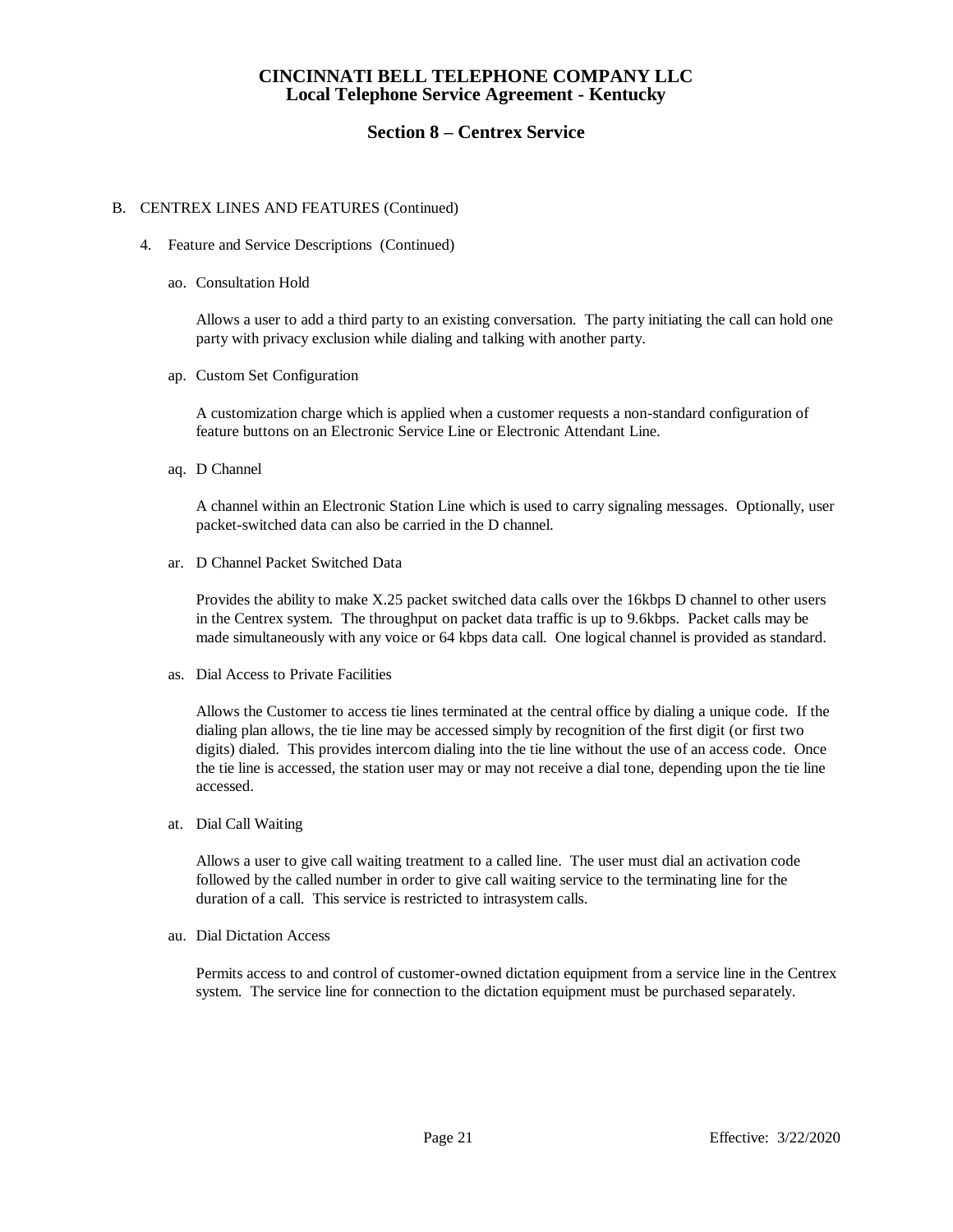## **Section 8 – Centrex Service**

### B. CENTREX LINES AND FEATURES (Continued)

- 4. Feature and Service Descriptions (Continued)
	- av. Direct Inward Dialing (DID)

Allows an incoming toll call to reach a specific user line directly. If the called line is idle and not restricted from receiving incoming calls, the user line returns audible ringing on the incoming connection. If the called line is busy, the line returns a busy tone. If the called line is restricted from receiving incoming calls, the incoming call is routed to an announcement.

aw. Dial "0" - Attendant

When a Centrex user dials "0" the call is automatically routed to a Centrex Attendant Line (Customer preselected) within the Centrex system.

ax. Direct Outward Dialing (DOD)

Allows a user line to access the local exchange network directly.

ay. Directed Call Pickup Non Barge-In

Permits a user to dial a code and a line number and pick up a call which is ringing on another line. The ringing telephone must permit directed pickup. If the call has been answered by the called line, the party dialing the pickup code will receive a reorder signal.

az. Distinctive Ringing

This feature enables a user to identify the general source of incoming calls by providing a unique ringing pattern on telephone instruments. Ringing pattern is based on whether the call originated inside the Centrex group, outside the Centrex group, or was forwarded from the attendant.

ba. Electronic Attendant Camp-on

Allows incoming calls which the attendant attempts to complete to a busy station to be held waiting until the busy station becomes idle. Attendant Timed Reminder is activated when the call is camped-on.

bb. Electronic Key Service

Allows single button access to features otherwise accessible only through dialed codes.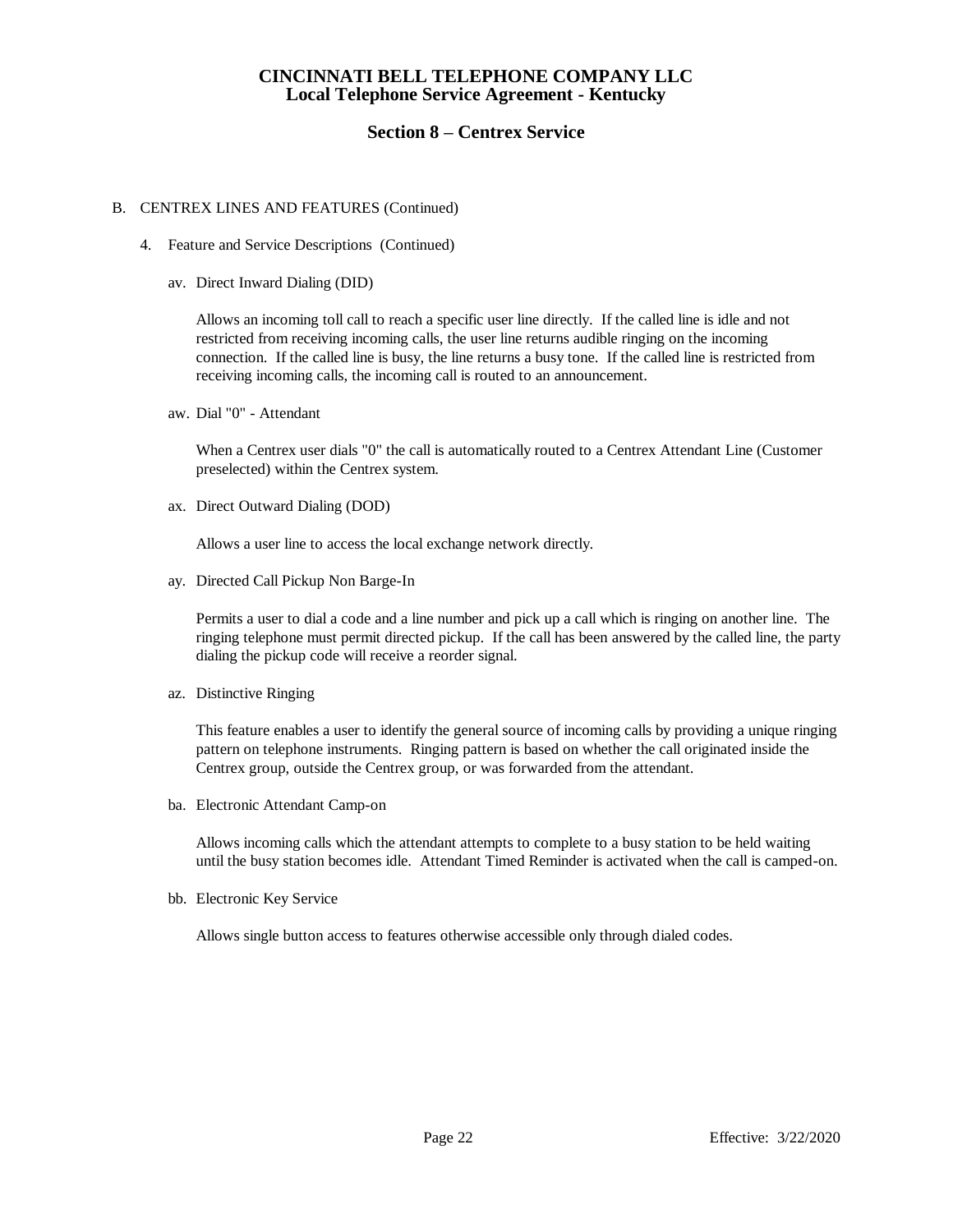## **Section 8 – Centrex Service**

### B. CENTREX LINES AND FEATURES (Continued)

- 4. Feature and Service Descriptions (Continued)
	- bc. Electronic Service Line

Uses ISDN standards to provide integrated voice and data communications. An Electronic Service Line can be configured to support one or two 64 kbps "B" channels. The 16kbps "D" channel carries signaling information and optionally, 9.6 kbps packet switched data.

bd. Fast Select Limitation/Acceptance

Allows the switch to transmit incoming call packets with up to 128 bytes of data along with call set up and clearing packets.

be. Flow Control Parameter Negotiation

Permits negotiation on a per call basis of the flow control parameters. This consists of automatically negotiating the maximum packet size and window size for each direction of data transmission.

bf. Group Speed Call 30, Customer Changeable System

A Centrex line user can place calls to a repository of thirty telephone numbers by dialing a unique code. Centrex attendant service line is designated as the owner of the list and may change the telephone numbers. Other Centrex line users are considered as sharers of the list.

bg. Hunting

Hunting service is provisioned as regular hunting or circle hunting.

With regular hunting, the hunt always starts with the called line and ends with the last line in the prearranged group, completing the call to the first idle line encountered. Unless the first line in the group is called, only a portion of the group is tested. The prearranged sequence can be either consecutive (telephone numbers are in ascending numerical sequence) or nonconsecutive order.

With circle hunting, the hunt begins with the terminal number associated with the called number, and continues sequentially through the last terminal number in the hunt group. Hunting resumes starting with terminal number 1 and continues through the terminal number preceding the called hunt terminal number.

bi. Identification of Outward Dialing

This feature provides the means for identifying the originating number in AMA records for calls involving timed or toll charges.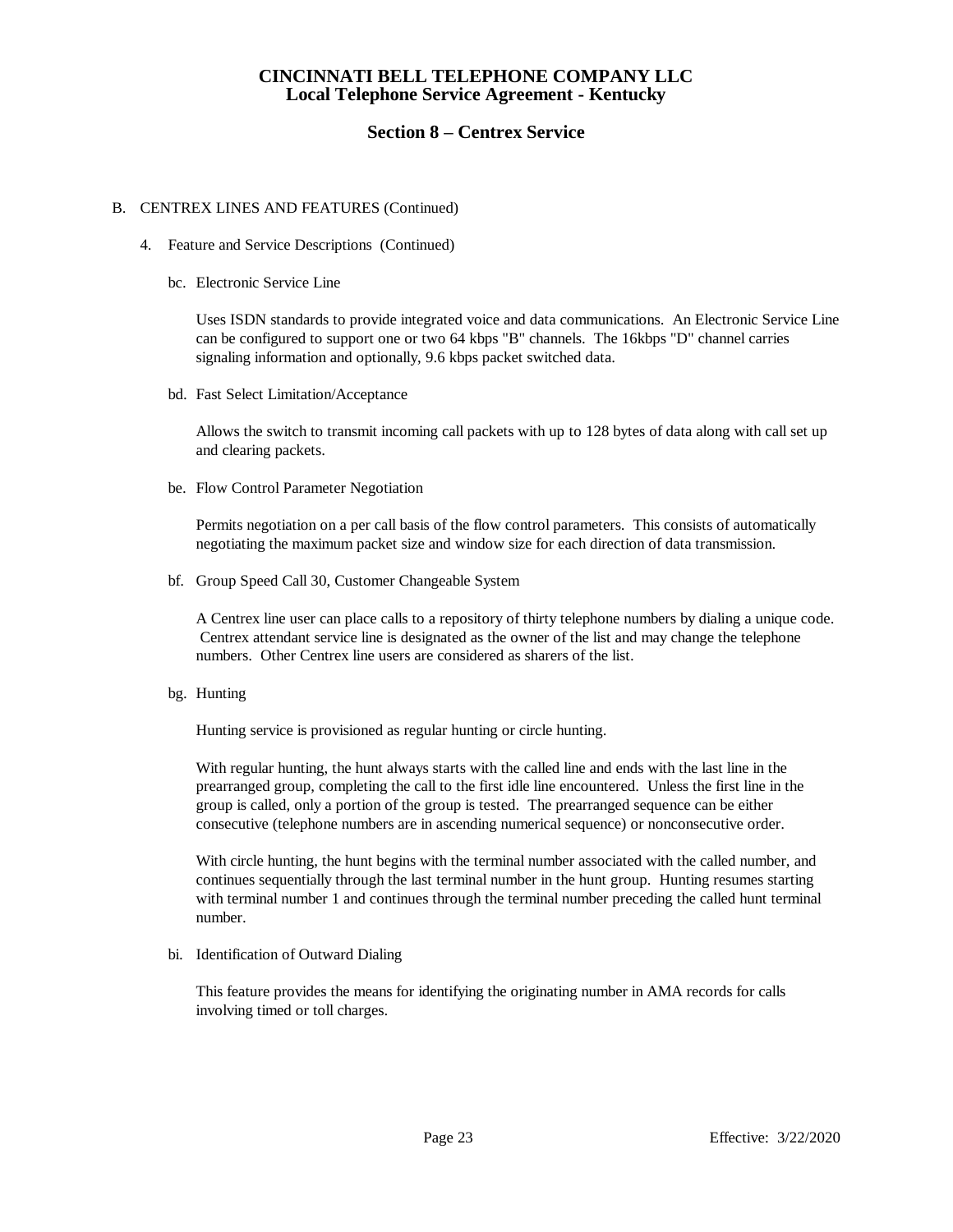## **Section 8 – Centrex Service**

### B. CENTREX LINES AND FEATURES (Continued)

- 4. Feature and Service Descriptions (Continued)
	- bj. Inspect

Works with Intra-System Calling Line Identification to display the calling party's line number for any call appearance which has a call associated with it. This could be an active call, a call on hold, or an alerting call. Requires the user to dedicate a feature button on an electronic station set.

bk. Intercom Dialing

Permits users to place intrasystem calls on a 4 digit basis.

bl. Intra-System Calling Line Identification

Provides the calling party's directory number on calls originated from Basic, Deluxe, and Electronic lines in the same Centrex system for Electronic Service Line users. The called party receives the directory number of the calling station along with the time and the date of the call.

bm. Loudspeaker Paging

Allows users to dial access loudspeaker paging equipment. Capabilities are provided to allow multizone paging where a separate access code or directory number is provided for each zone within a Customer's location. Optional arrangements may be provided to allow the paged party to be connected to the calling party by dialing an answering code from any line within the Customer system. This feature requires the purchase of a service line for connection to the paging equipment.

bn. Manual Exclusion

Allows a multi-button key system set user to prevent other stations from picking up a call on hold or bridging onto a call which is active at that station.

bo. Modem Pooling Access Line

Provides an X.25 Packet Switching access line to be connected to a customer-provided modem, allowing the Customer to transmit data to and receive data from dial-up data users. A basic service line is needed for each modem. Additional logical channels are available on modem pooling access lines.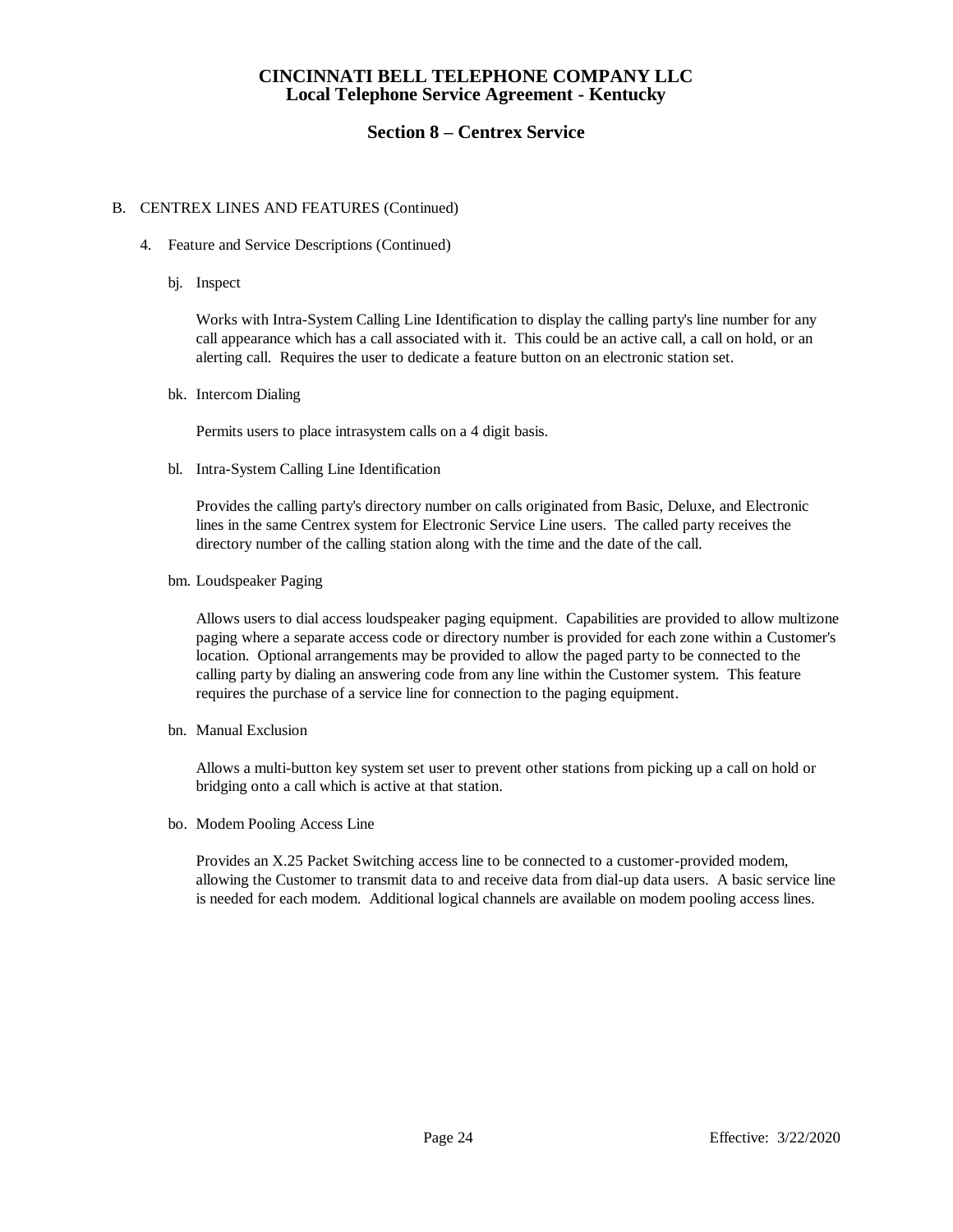## **Section 8 – Centrex Service**

#### B. CENTREX LINES AND FEATURES (Continued)

- 4. Feature and Service Descriptions (Continued)
	- bp. Multiple Call Appearances

Allows a station to originate or terminate more than one call on the same line number. If the first call appearance button is busy, an incoming call will be completed to the first idle call appearance for that line number. A call can be originated from any idle call appearance while a call on another call appearance is on hold. This feature is not available on lines equipped with hunting.

bq. Permanent Virtual Circuit

Establishes a dedicated logical channel (between two stations), removing the need for call set up and clearing.

br. Privacy

Allows a user to prevent other stations from picking up a call or holding or bridging on to a call which is in progress. Requires the user to dedicate a feature button on an electronic station set.

bs. Queuing With Delay Announcement

Allows calls to a hunt group or a uniform call distribution group to be placed in a queue to be answered by the next available attendant or station in the group. Calls in queue receive a customer-generated automatic announcement.

bt. Radio Paging Access

Permits attendant and Centrex station user to access radio paging equipment and page individuals carrying pocket radio receivers. Upon receiving the page, the paged party can establish a talking connection with the paging party by dialing a unique answering code. The service line for connection to the radio paging equipment is purchased separately.

bu. Secondary Telephone Number

Allows a service or attendant line to have a secondary line number with separate call appearances in addition to its primary line number.

bv. Shared Call Appearances

Allows several stations to share one or more line numbers. Originating and terminating calls affect all stations sharing that line number. The shared line numbers can have multiple call appearances, multiple calls can exist on one line number, and more than one station sharing a line number can have a call active on that shared line number. This feature is not available on lines equipped with hunting service.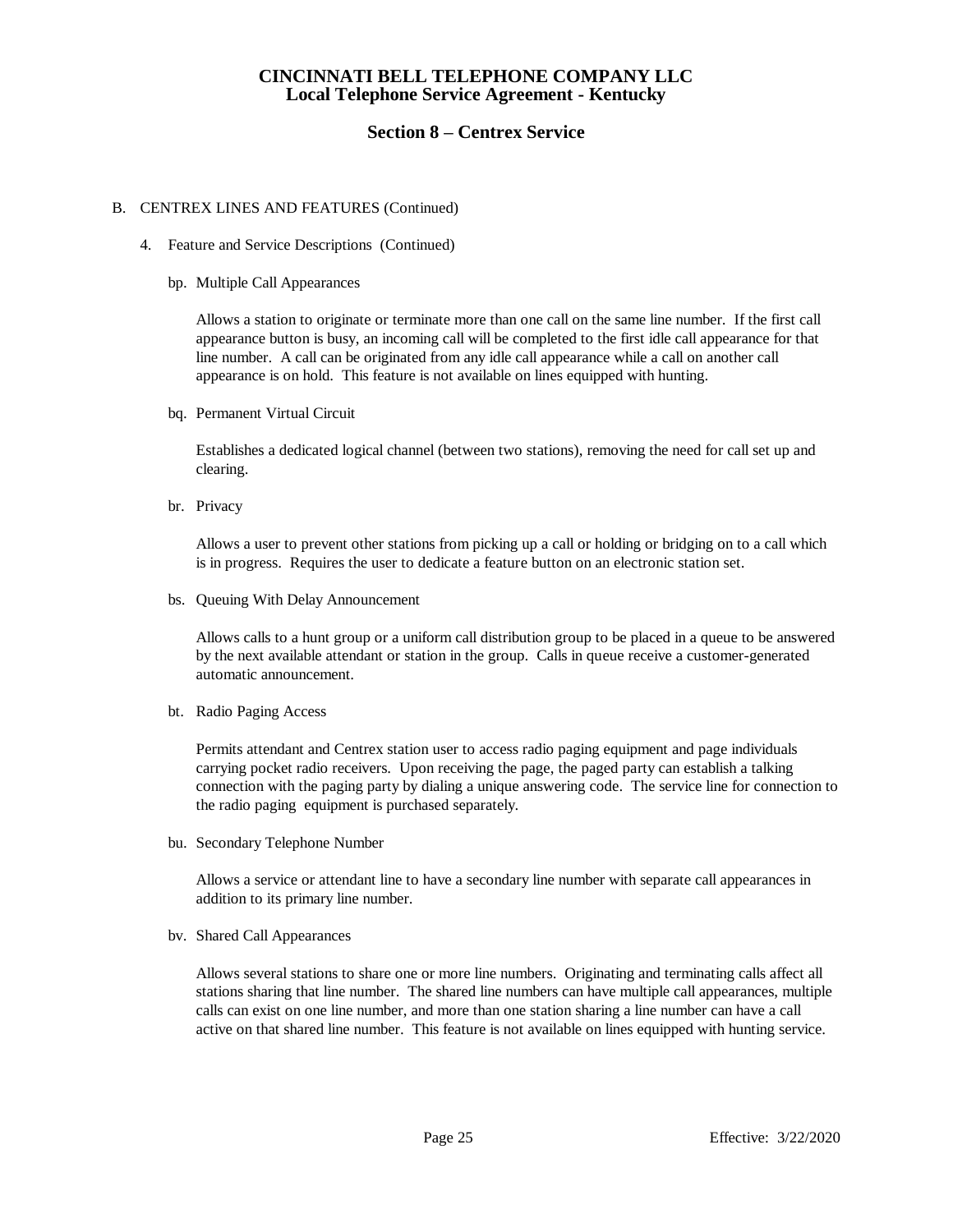## **Section 8 – Centrex Service**

### B. CENTREX LINES AND FEATURES (Continued)

- 4. Feature and Service Descriptions (Continued)
	- bw. Speed Call 6

Allows users to store a list of up to 6 speed calling codes.

bx. Throughput Class Negotiation

Allows the calling data terminal to request specific throughput classes in the call request packet for both directions of data transmission.

by. Tie Trunk Terminations

A tie trunk connects two or more Customer locations. Tie trunks can be terminated in an attendant console (direct access), or may have dial access. The attendant can directly access the trunk and dial digits into it, or a dial access code can be utilized from the Centrex group. The following tie trunk terminations can be provided:

Tandem Tie Trunks - Tandem tie trunks allow access to other tie trunks in the Centrex group in addition to the resident Centrex lines. The user, in effect, "cuts through" these offices, allowing the office to be used as a tandem or hub office.

Non-tandem Tie Trunks - Customer dedicated 1-way or 2-way tie trunks between two switches without intermediate switching.

DS1 Digital Interface (1.544 Mb/s) - Permits the direct termination of a DS1 facility. The channels in the DS1 must be designated as tandem or non-tandem trunks.

Primary Rate Interface - Permits the termination of a DS1 facility using ISDN PRI protocols. The channels within the PRI must be designated as tandem or non-tandem.

bz. Time and Date Display

A feature for Electronic Attendant Lines. The central office provides the time and date to the station set. Time is updated once per minute.

ca. Toll Restriction

Centrex lines with Toll Restriction are permitted to originate calls only to the toll free area.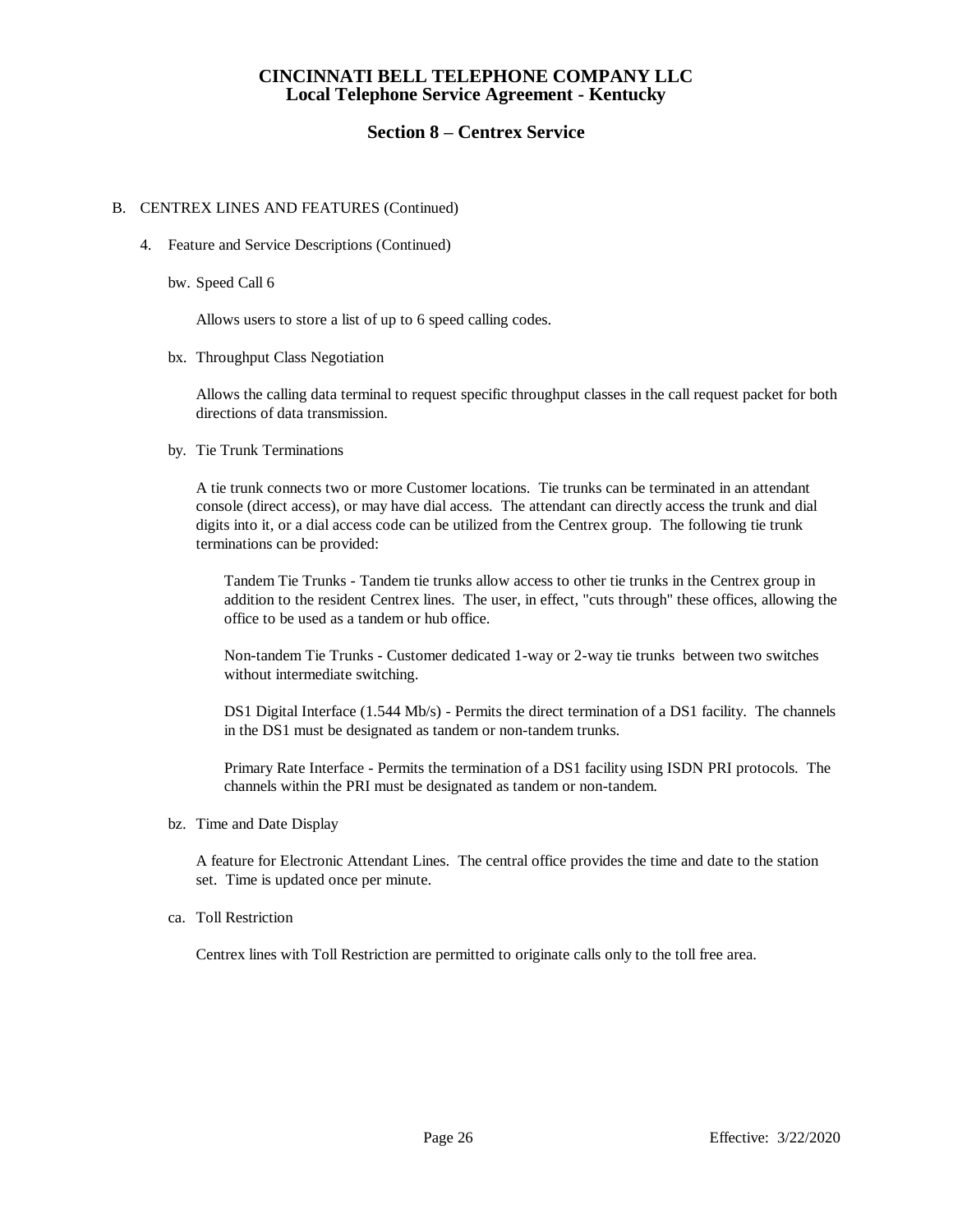## **Section 8 – Centrex Service**

### B. CENTREX LINES AND FEATURES (Continued)

- 4. Feature and Service Descriptions (Continued)
	- cb. Touch Tone Service

Dial service utilizing dual tone multi-frequency (DTMF) signaling.

cc. Trunk Answer Any Station

Permits an individual at any user line to answer an incoming call to the listed directory number when the attendant is not on duty to answer the call. This feature allows any of the user lines to dial a code in order to be connected to the incoming call. This feature is used in conjunction with visual and/or audible alarms in order to make individuals aware that a call has come in which needs to be answered.

cd. Trunk Dial Transfer

Provides the call transfer feature to tie lines.

ce. Uniform Call Distribution

A hunting arrangement available to lines arranged in a circle hunting group. Incoming calls to the line (main hunt) number of the group will hunt through the lines in a fixed sequence, except that once a call has been completed to a line, a pointer within the switching equipment will advance to the next idle line. The next incoming call will go directly to that line if it is still available. If it is not, the call will either be directed to the next idle line in the hunt group or, if all lines in the hunt group are busy, receive busy tone. All lines in a Uniform Call Distribution group must subscribe to Hunting.

cf. WATS Group Termination

Provides service lines with access to a group of INWATS/800 lines. Each INWATS band requires a separate WATS Group Termination.

cg. X.25 Hunt Groups

Allows a grouping of access lines so that an incoming packet-switched data call to the hunt group is completed if there is an available logical channel on any of the access lines within the hunt group.